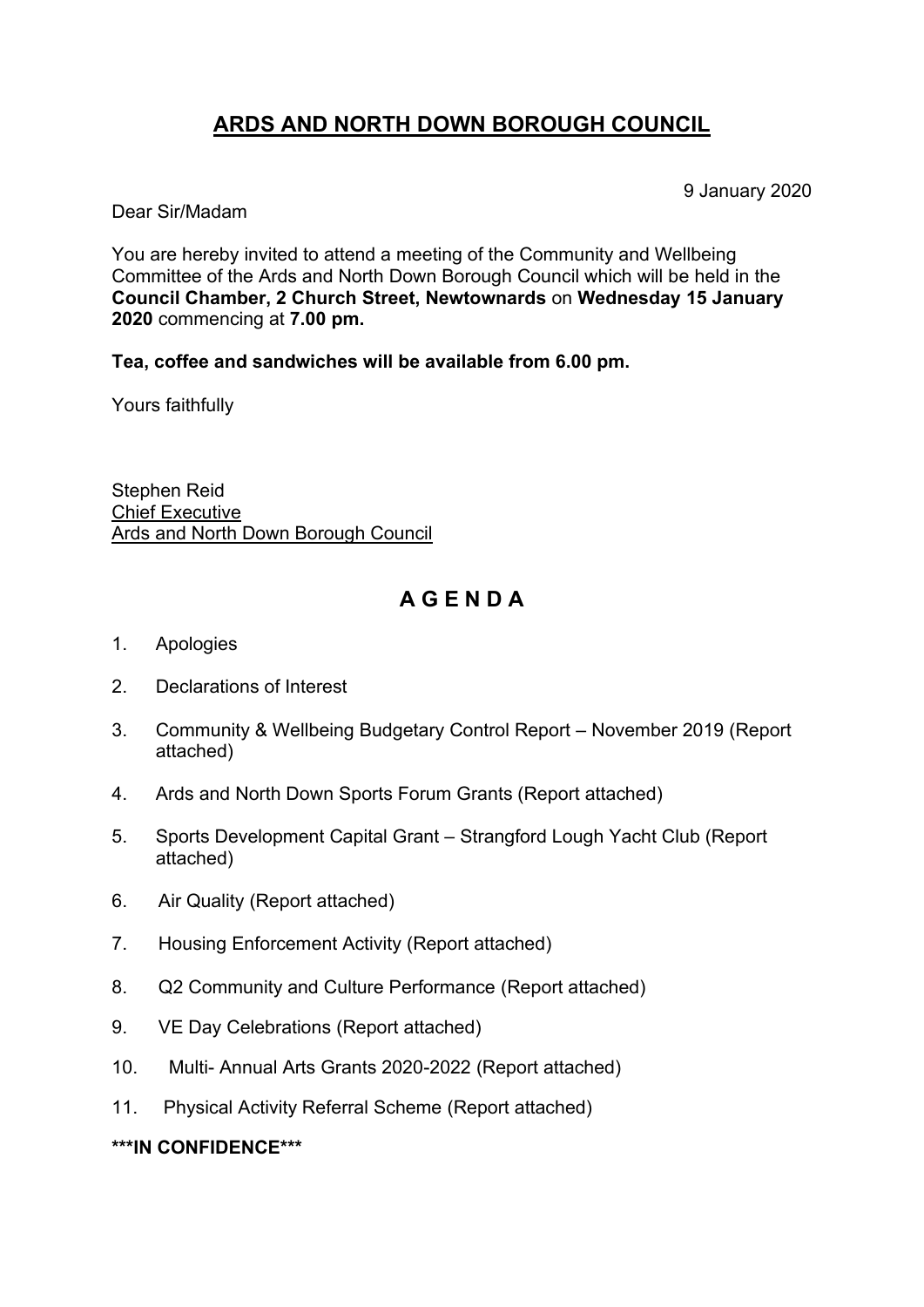- 12. Floodgates Park (Report attached)
- 13. PCSP Minutes Private 28 October 2019 (Copy attached)
- 14. Tender for Sports Pitch Maintenance (Report attached)

#### **\*\*\*OUT OF CONFIDENCE\*\*\***

15. Any Other Notified Business

## **MEMBERSHIP OF COMMUNITY AND WELLBEING COMMITTEE (16 MEMBERS)**

| Alderman Carson (Chairman)      | <b>Councillor Edmund</b>   |
|---------------------------------|----------------------------|
| Alderman Irvine                 | <b>Councillor Egan</b>     |
| Alderman Menagh (Vice-Chairman) | <b>Councillor Martin</b>   |
|                                 | <b>Councillor Mathison</b> |
| <b>Councillor Boyle</b>         | <b>Councillor McNickle</b> |
| <b>Councillor Chambers</b>      | <b>Councillor Smart</b>    |
| <b>Councillor Douglas</b>       | <b>Councillor T Smith</b>  |
| <b>Councillor Dunne</b>         | <b>Councillor Thompson</b> |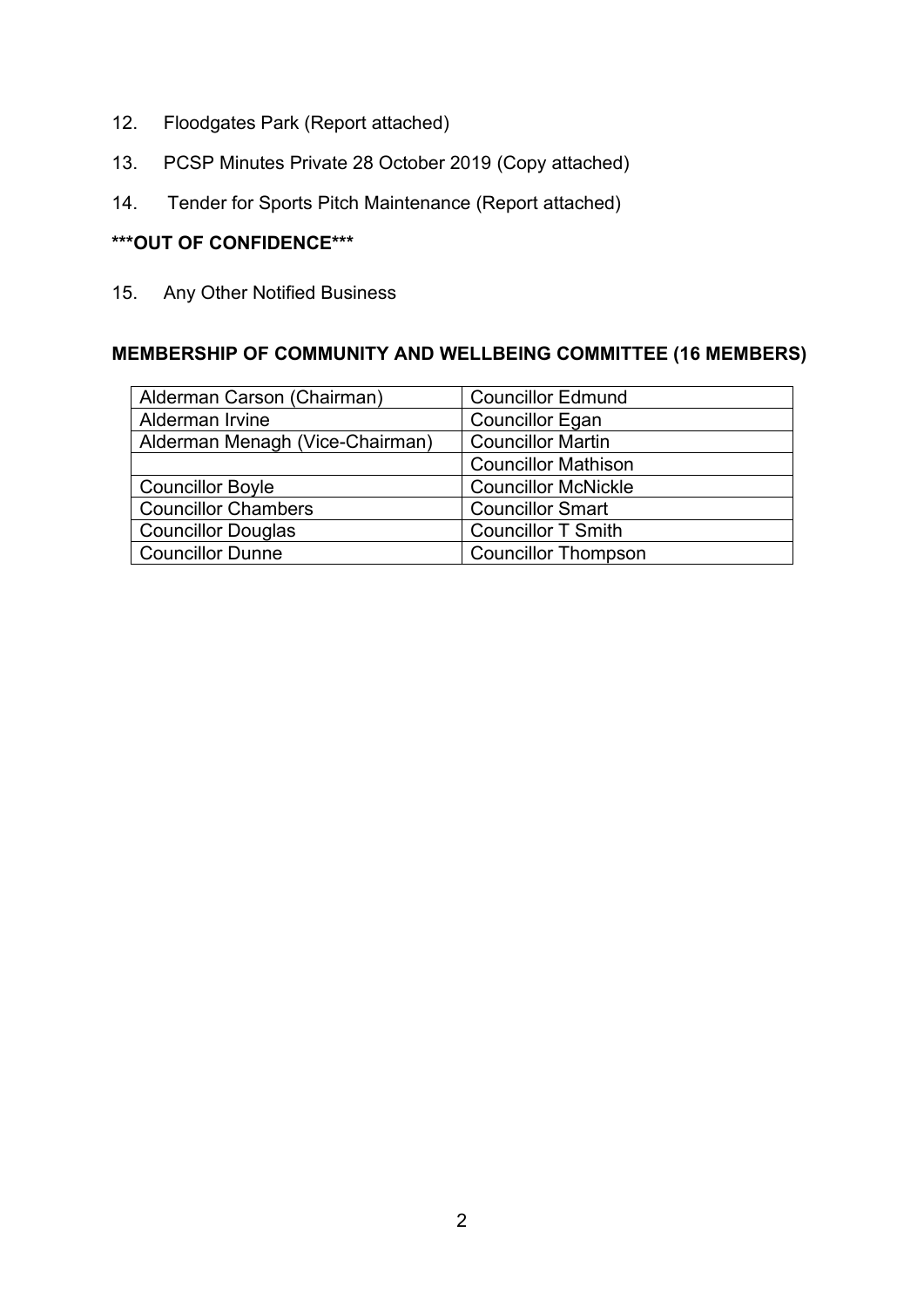| <b>Report Classification</b>   | Unclassified                                                      |
|--------------------------------|-------------------------------------------------------------------|
| Council/Committee              | <b>Community &amp; Wellbeing</b>                                  |
| Date of Meeting                | 15 January 2020                                                   |
| <b>Responsible Director</b>    | Director of Community and Wellbeing                               |
| Responsible Head of<br>Service | <b>Head of Finance</b>                                            |
| Date of Report                 | 18 December 2019                                                  |
| <b>File Reference</b>          | <b>FIN45</b>                                                      |
| Legislation                    | Section 5 Local Government Finance Act (NI) 2011                  |
| Section 75 Compliant           | Yes<br><b>No</b><br>Not Applicable $\boxtimes$<br>$\perp$         |
| Subject                        | Community & Wellbeing Budgetary Control Report -<br>November 2019 |
| Attachments                    | None                                                              |

## **Ards and North Down Borough Council**

This Community & Wellbeing Budgetary Control Report covers the 8-month period 1 April to 30 November 2019 and is set out in Report 1 on page 3. The net cost of the service is showing an over spend of  $£176,424$  (2.8%) – box A.

A key assumption of the 2019/20 rates setting process was that payroll budgets would be £600k under spent so this was built in to the Council's 2019/20 budget. This budget is shown separately from Services so is not included in the variance above. The Community & Wellbeing Directorate's year to date share of this salary rebasing budget on a pro-rata basis is £131,692 so, if this was included, the adverse variance would increase to £308,116.

#### **Explanation of Variance**

The Community & Wellbeing budget performance is further analysed on page 3 into 3 key areas: -

| <b>Report</b>   | Tvpe                       | Variance            | <b>Box</b> |
|-----------------|----------------------------|---------------------|------------|
| <b>Report 2</b> | <b>Payroll Expenditure</b> | £407,425 adverse    |            |
| <b>Report 3</b> | Non-Payroll Expenditure    | E112,621 favourable |            |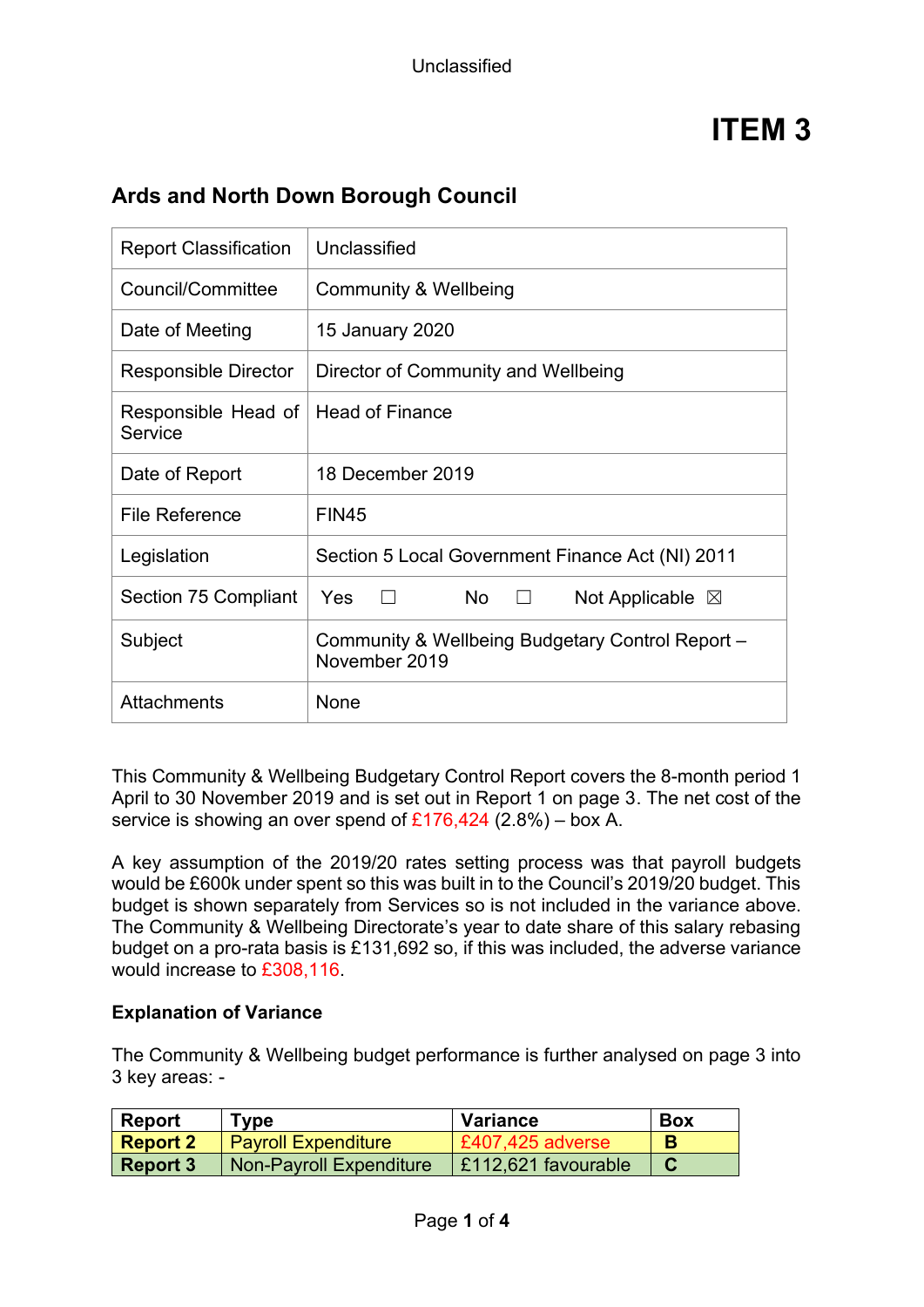**Report 4** Income **E118,380 favourable D** 

Boxes B, C and D add up to the overall adverse variance (Box A - £176,424).

A summary of the November financial performance of Ards Blair Mayne Wellbeing & Leisure Centre is shown on Appendix 1. An action plan is under development which will help address the Centre's overspend.

#### **Explanation of Variance**

The Community and Wellbeing variance (£176,424 adverse) can be summarised in the following table: -

| <b>Type</b>                      | <b>Variance</b><br>£'000 | <b>Comment</b>                                                                                                                                                                                                                                                                            |
|----------------------------------|--------------------------|-------------------------------------------------------------------------------------------------------------------------------------------------------------------------------------------------------------------------------------------------------------------------------------------|
| <b>Payroll Expenditure</b>       | 407.4                    | Mainly Leisure & Amenities -<br>ABMW&LC (£263.5k adverse). Range of<br>issues - see Appendix 1 on page 4.<br>CLC (£48.1k adverse) - cover for staff<br>absences.<br>Parks & Cemeteries (£93.2k adverse) -<br>overtime is £118.0k over budget, base pay<br>and agency £32.7k under budget. |
| Other Non-Payroll<br>Expenditure | (112.6)                  | of<br>other<br>Range<br>overspends<br>and<br>underspends. Community Development<br>(£24.7k favourable), Community Centres<br>(£37.3k favourable), ABMW&LC (£24.1k<br>adverse), CLC (£14.3k favourable), other<br>Leisure (£46.0k favourable), Parks &<br>Cemeteries (£16.7k favourable).  |
| Leisure Centre<br>Income         | (4.1)                    | ABMW&LC - £23.8k better than budget -<br>see Appendix 1 on page 4. Portaferry<br>Sports Centre £15.2k behind<br>target.<br>behind<br>Comber Leisure Centre £4.5k<br>target.                                                                                                               |
| Other Income                     | (114.3)                  | Community Centres (£38.3k) and Burial<br>income (£40.6k) better than target.<br>Environmental Health income £28.5k<br>better than target mainly due to grant<br>funding for Brexit preparations.                                                                                          |
| <b>Total</b>                     | 176.4                    | <b>Box A</b>                                                                                                                                                                                                                                                                              |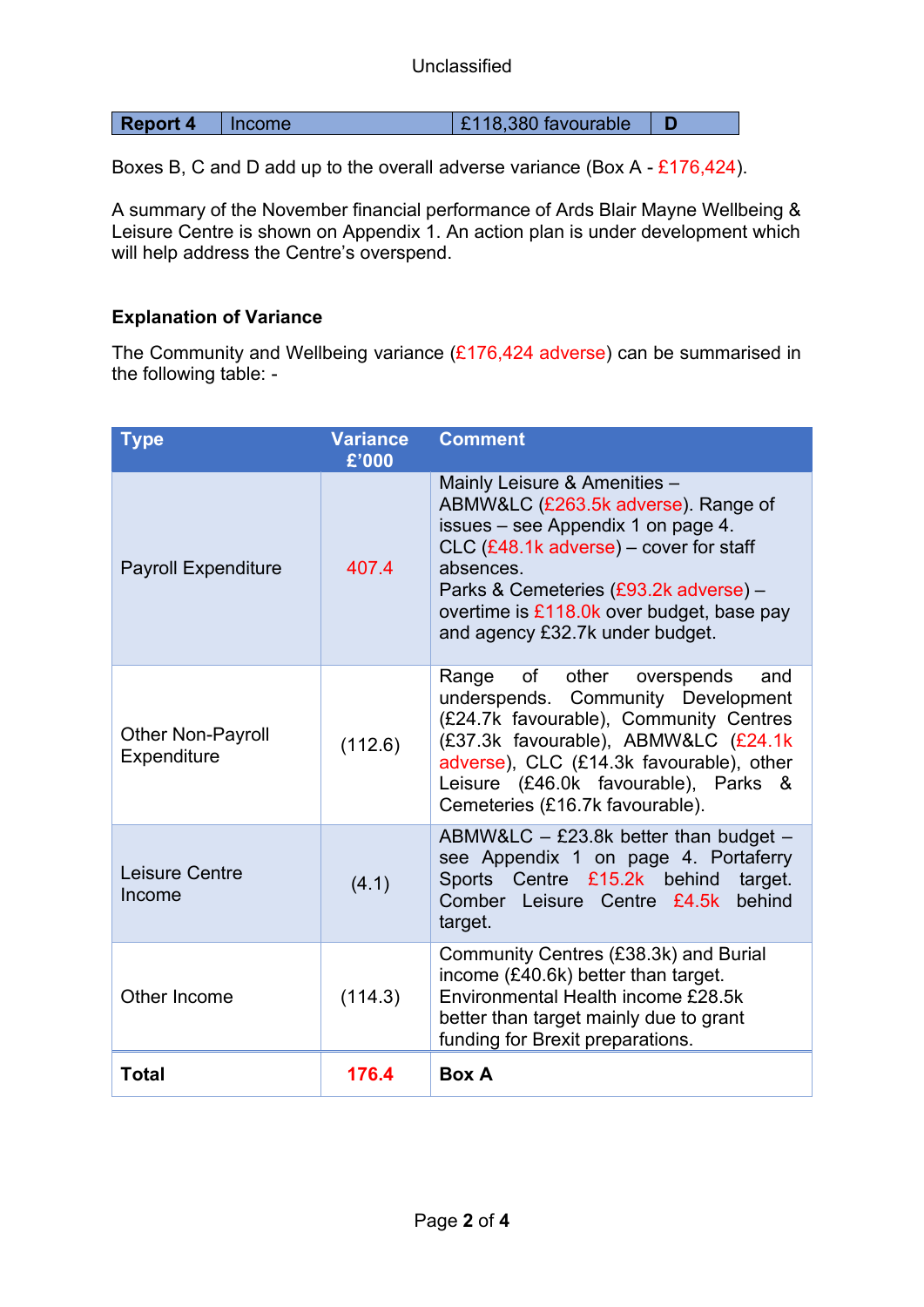| <b>REPORT1</b>                                                      | <b>BUDGETARY CONTROL REPORT</b>              |                               |                   |                         |                |
|---------------------------------------------------------------------|----------------------------------------------|-------------------------------|-------------------|-------------------------|----------------|
|                                                                     | Period 8 - November 2019                     |                               |                   |                         |                |
|                                                                     | <b>Year to Date</b><br>Actual                | <b>Year to Date</b><br>Budget | Variance          | Annual<br><b>Budget</b> | Variance       |
|                                                                     | £                                            | £                             | £                 | £                       | %              |
| <b>Community &amp; Wellbeing</b>                                    |                                              |                               |                   |                         |                |
| 100 Community & Wellbeing HQ                                        | 151,026                                      | 156,500                       | (5, 474)          | 230,000                 | 3.5            |
| 110 Environmental Health                                            | 1,190,251                                    | 1,161,400                     | 28,851            | 1,803,500               | 2.5            |
| 120 Community and Culture                                           | 1,390,155                                    | 1,452,600                     | (62, 445)         | 2,075,000               | 4.3            |
| 130 Leisure and Amenities                                           | 3,686,720                                    | 3,471,227                     | 215,493           | 5,134,500               | 6.2            |
| Total                                                               | 6,418,151                                    | 6,241,727                     | 176,424<br>Α      | 9,243,000               | 2.8            |
| <b>REPORT 2</b>                                                     | PAYROLL EXPENDITURE BUDGETARY CONTROL REPORT |                               |                   |                         |                |
|                                                                     | £                                            | £                             | £                 | £                       | %              |
| <b>Community &amp; Wellbeing - Payroll Expenditure</b>              |                                              |                               |                   |                         |                |
|                                                                     |                                              |                               |                   |                         |                |
| 100 Community & Wellbeing HQ                                        | 98,252                                       | 97,500                        | 752               | 146,000                 | 0.8            |
| 110 Environmental Health                                            | 1,386,078<br>911,010                         | 1,339,500                     | 46,578            | 2,013,300               | 3.5            |
| 120 Community and Culture<br>130 Leisure and Amenities              |                                              | 944,500                       | (33, 490)         | 1,388,000               | 3.5            |
|                                                                     | 4,824,486                                    | 4,430,900                     | 393,586           | 6,556,300               | 8.9            |
| <b>Total</b>                                                        | 7,219,825                                    | 6,812,400                     | B<br>407,425      | 10,103,600              | 6.0            |
| <b>REPORT 3</b><br>NON-PAYROLL EXPENDITURE BUDGETARY CONTROL REPORT |                                              |                               |                   |                         |                |
|                                                                     | £                                            | £                             | £                 | £                       | %              |
| <b>Community &amp; Wellbeing - Non-Payroll Expenditure</b>          |                                              |                               |                   |                         |                |
|                                                                     |                                              |                               |                   |                         |                |
| 100 Community & Wellbeing HQ                                        | 52,774                                       | 59,000                        | (6, 226)          | 85,400                  | 10.6           |
| 110 Environmental Health                                            | 187,670                                      | 176,900                       | 10,770            | 303,700                 | 6.1            |
| 120 Community and Culture<br>130 Leisure and Amenities              | 1,493,558<br>1,170,776                       | 1,520,200<br>1,261,300        | (26, 642)         | 3,385,700               | $1.8\,$<br>7.2 |
|                                                                     |                                              |                               | (90, 524)         | 2,077,500               |                |
| Total                                                               | 2,904,779                                    | 3,017,400                     | lc.<br>(112, 621) | 5,852,300               | 3.7            |
| <b>REPORT 4</b>                                                     | <b>INCOME BUDGETARY CONTROL REPORT</b>       |                               |                   |                         |                |
|                                                                     | £                                            | £                             | £                 | £                       | $\%$           |
| <b>Community &amp; Wellbeing - Income</b>                           |                                              |                               |                   |                         |                |
| 100 Community & Wellbeing HQ                                        |                                              |                               | 0                 | (1,400)                 | 100.0          |
| 110 Environmental Health                                            | (383, 498)                                   |                               | (28, 498)         | (513, 500)              | (8.0)          |
| 120 Community and Culture                                           | (1,014,413)                                  | (355,000)<br>(1,012,100)      | (2, 313)          | (2,698,700)             | (0.2)          |
| 130 Leisure and Amenities                                           |                                              |                               | (87, 569)         |                         |                |
|                                                                     | (2,308,542)                                  | (2,220,973)                   |                   | (3,499,300)             | (3.9)          |
| <b>Totals</b>                                                       | (3,706,453)                                  | (3,588,073)                   | D<br>(118, 380)   | (6,712,900)             | (3.3)          |

### **RECOMMENDATION**

It is recommended that the Committee notes this report.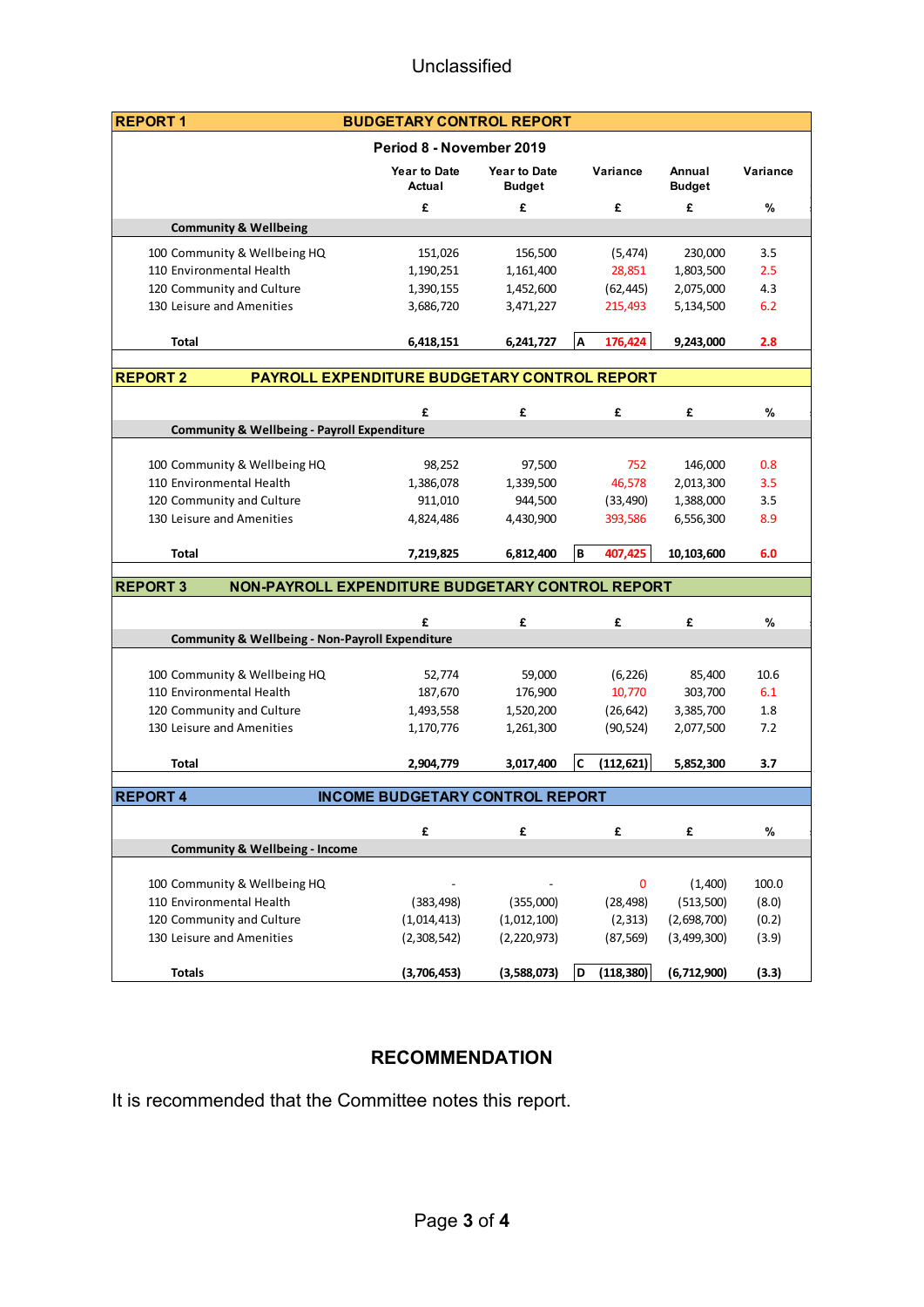| $1.1$ P $\sim$ 1.1 $\sim$ 17 $\sim$ 40<br><b>Ards Blair Mayne Wellbeing &amp; Leisure Complex</b> |                              |                  |            |                   |  |  |  |  |  |
|---------------------------------------------------------------------------------------------------|------------------------------|------------------|------------|-------------------|--|--|--|--|--|
|                                                                                                   |                              |                  |            |                   |  |  |  |  |  |
|                                                                                                   | <b>Financial Performance</b> |                  |            |                   |  |  |  |  |  |
|                                                                                                   |                              | Apr - Nov 19 YTD |            |                   |  |  |  |  |  |
|                                                                                                   |                              |                  |            | Variance          |  |  |  |  |  |
|                                                                                                   | <b>Actual</b>                | <b>Budget</b>    | Variance   | <b>Last Month</b> |  |  |  |  |  |
| <b>Expenditure</b>                                                                                | £                            | £                | £          | £                 |  |  |  |  |  |
| Payroll                                                                                           | 1,323,233                    | 1,059,700        | 263,533    | 230,885           |  |  |  |  |  |
| Non-Payroll                                                                                       | 153,631                      | 129,500          | 24,131     | 28,161            |  |  |  |  |  |
| <b>Total Expenditure</b>                                                                          | 1,476,864                    | 1,189,200        | 287,664    | 259,046           |  |  |  |  |  |
|                                                                                                   |                              |                  |            |                   |  |  |  |  |  |
| <b>Income</b>                                                                                     |                              |                  |            |                   |  |  |  |  |  |
| Fitness / Health Suite/ Spa                                                                       | (760,852)                    | (607,000)        | (153, 852) | (120,306)         |  |  |  |  |  |
| Swimming Pool / Aqua                                                                              | (358,982)                    | (317,888)        | (41,094)   | (61,464)          |  |  |  |  |  |
| <b>Blacklight Adventure Zone</b>                                                                  | (41,528)                     | (198,800)        | 157,272    | 134,411           |  |  |  |  |  |
| <b>Holiday Schemes</b>                                                                            | (33,019)                     | (40,000)         | 6,981      | 6,981             |  |  |  |  |  |
| Other                                                                                             | (167,980)                    | (174, 900)       | 6,920      | 8,476             |  |  |  |  |  |
| Total Income                                                                                      | (1,362,361)                  | (1,338,588)      | (23,773)   | (31,902)          |  |  |  |  |  |
|                                                                                                   |                              |                  |            |                   |  |  |  |  |  |
| <b>Net Expenditure / (Income)</b>                                                                 | 114,503                      | (149,388)        | 263,891    | 227,144           |  |  |  |  |  |
|                                                                                                   |                              |                  |            |                   |  |  |  |  |  |

### Annendix 1

#### **Comments**

**1. Total expenditure is £287.7k (24.2%) higher than budget.** 

#### **a. Payroll £263.5k higher under budget. The breakdown of this variance is:-**

|                      | <b>Actual</b> | <b>Budget</b> | Variance |
|----------------------|---------------|---------------|----------|
| <b>Base Salaries</b> | 903,177       | 901,700       | 1,477    |
| Overtime             | 74.601        | 20,000        | 54,601   |
| Casuals              | 165,568       | 110,600       | 54,968   |
| <b>Agency</b>        | 179.801       | 27,400        | 152,401  |
| Other                | 87            |               | 87       |
| <b>Total</b>         | 1,323,233     | 1,059,700     | 263,533  |

#### **Range of issues including:-**

(i) Cover for staff absences (8 in November) - estimated cost  $£64.8k$  year to date. (ii) Extended opening hours - estimated cost  $£3.0k$  year to date.

(iii) Additional staff time required to deal with anti-social behaviour in outside spaces up to 10 hours per week - estimated cost  $£5.5k$  year to date.

(iv) Holiday scheme staffing ratios higher than expected (1:8 as opposed to 1:12) estimated cost £10.0k year to date.

(v) Difficulty in filling vacant posts with quality staff.

(vi) Additional support for cleaning and housekeeping - approx 40 hours per week estimated cost £17.7k year to date.

#### **b. Non - payroll expenditure £24.1k higher than budget. Issues include:-**

(i) Equipment  $£18.3k$  over budget. Additional purchases for salt room and other areas. (ii) Staff training £7.1k over budget. More training required for group exercise classes due to increase in class size from 40 to 60. Training for Blacklight Adventure Zone higher than expected.

(iii) Cleaning Materials & Services  $£13.8k$  over budget. Cleaning costs higher than expected as specialised materials needed to clean floor tiles. Size and number of areas to be cleaned underestimated.

(iv) There are underspends in a range of expenditure codes which help reduce the impact of the 3 issues above (£15.1k).

#### **2. Total Income is £23.8k (1.8%) better than budget.**

a. Fitness / Health Suite / Spa income £153.9k ahead of target.

- b. Swimming Pool / Aqua income £41.1k ahead of target.
- c. Blacklight Adventure Zone £157.3k below budget.

Plans are being put in place to try to boost Blacklight Adventure Zone income later in the year.

#### **3. The Centre's performance is showing a net expenditure of £114.5k against a budgeted net income of (£149.4k) so, an overall adverse variance of £263.9k.**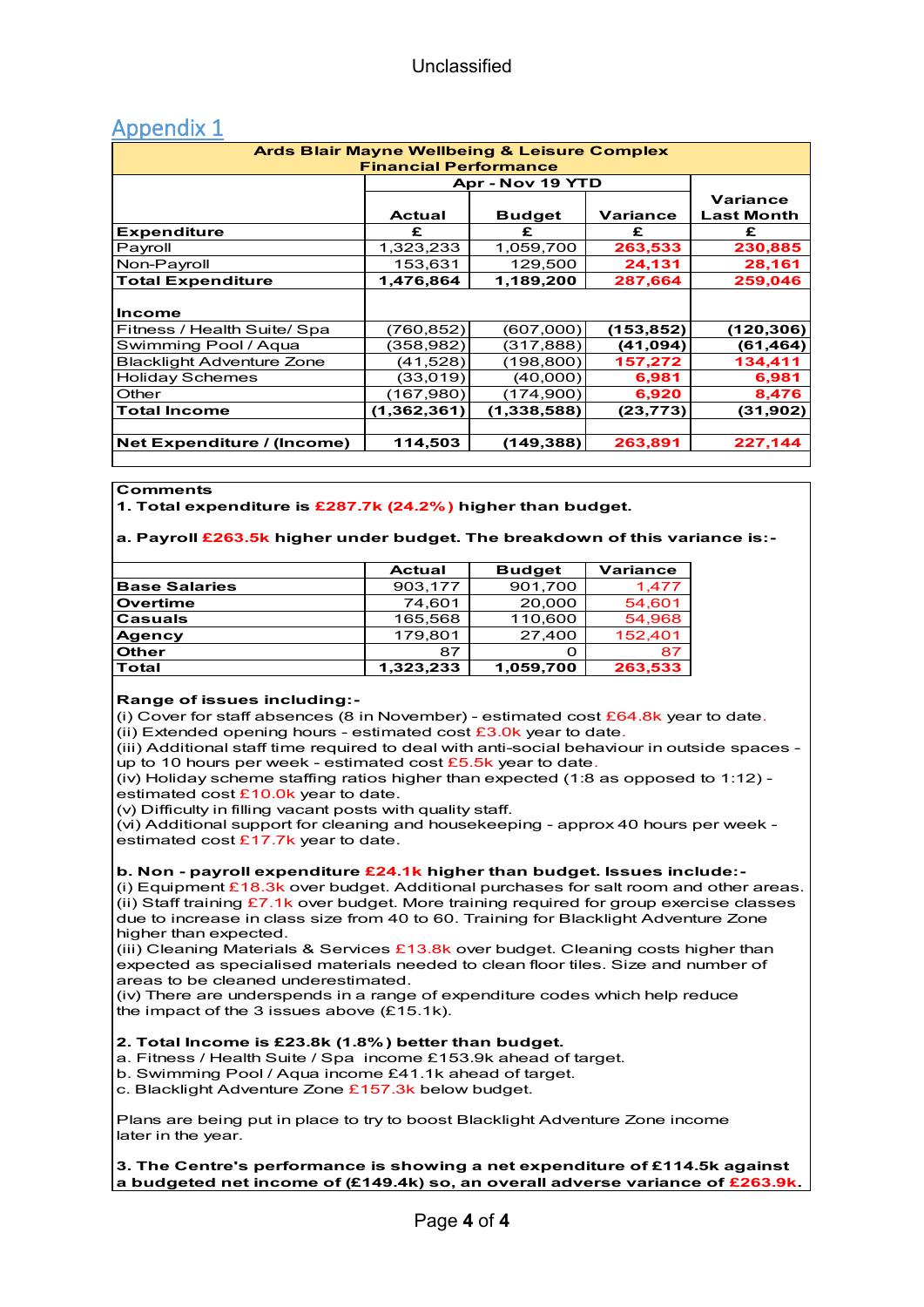## **Ards and North Down Borough Council**

| <b>Report Classification</b>   | Unclassified                                                                                        |
|--------------------------------|-----------------------------------------------------------------------------------------------------|
| Council/Committee              | <b>Community and Wellbeing</b>                                                                      |
| Date of Meeting                | <b>15 January 2020</b>                                                                              |
| <b>Responsible Director</b>    | Director of Community and Wellbeing                                                                 |
| Responsible Head of<br>Service | <b>Head of Leisure and Amenities</b>                                                                |
| Date of Report                 | 16 December 2019                                                                                    |
| <b>File Reference</b>          | <b>SD109</b>                                                                                        |
| Legislation                    | Recreation and Youth services Order (1986)                                                          |
| Section 75 Compliant           | <b>No</b><br>Yes<br>$\boxtimes$<br>Other $\square$<br>$\Box$<br>If other, please add comment below: |
| Subject                        | Ards and North Down Sports Forum Grants                                                             |
| Attachments                    | Appendix 1 Applications for noting and approval<br>Appendix 2 Unsuccessful applications             |

Members will be aware that on the 26<sup>th</sup> August 2015 Council delegated authority to the Ards and North Down Sports Forum , in order to allow it to administer sports grants funding on behalf of the Council. £35,000 had been allocated within the 2019/2020 revenue budget for this purpose.

The Council further authorised the Forum under delegated powers to award grants of up to £250. Grants above £250 still require Council approval. In addition, the Council requested that regular updates are reported to members.

During December 2019, the Forum received a total of 15 grant applications; 8 of which were for Travel and Accommodation, 1 of which was for equipment, 1 of which was for coaching, 1 of which was for events and 4 of which were for Gold Cards. A summary of the applications are detailed in the attached Appendix1- Applications for noting and approval.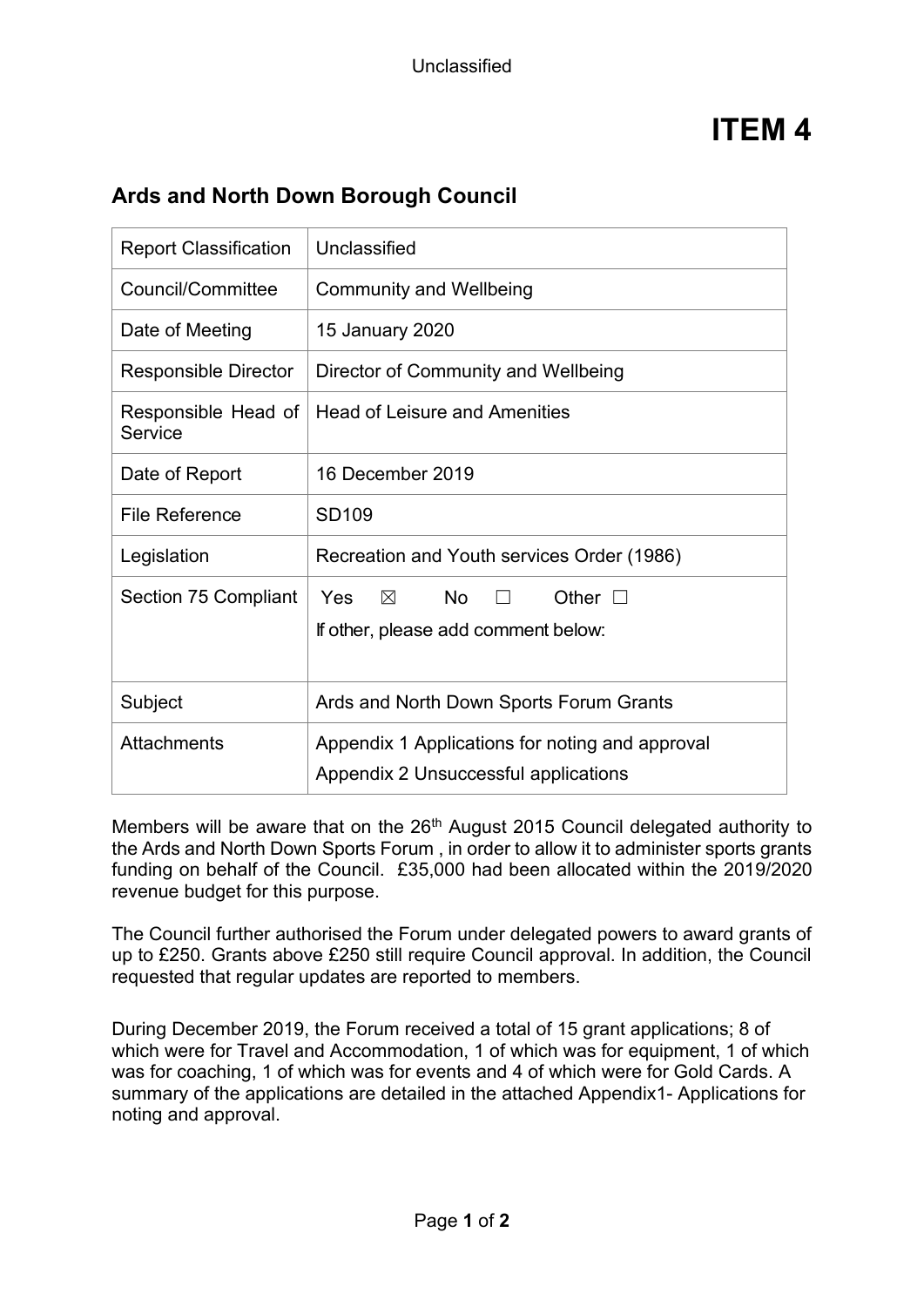A total of **1** of the applications failed to meet the specified criteria. The reasons for the unsuccessful application is detailed on the attached Appendix 2, Unsuccessful applications.

For information, the annual budget and spend to date on grant categories is as follows:

| December 2019                                           | <b>Annual Budget</b> | <b>Funding Awarded</b> | Remaining     |  |  |  |  |
|---------------------------------------------------------|----------------------|------------------------|---------------|--|--|--|--|
|                                                         |                      | December 2019          | <b>Budget</b> |  |  |  |  |
| Travel and Accommodation*                               | £14,500              | £910.00                | £2,458.25     |  |  |  |  |
| Coaching*                                               | £5,000               | £270.00                | £3,004.52     |  |  |  |  |
| Equipment*                                              | £9,000               | £995.00                | $-E2,288.22$  |  |  |  |  |
| Events                                                  | £4,000               | £0                     | $-£2,222.04$  |  |  |  |  |
| Seeding                                                 | £500                 | £0                     | £250.00       |  |  |  |  |
| Anniversary                                             | £1,000               | £0                     | £0            |  |  |  |  |
| Discretionary                                           | £1,000               | £0                     | £450          |  |  |  |  |
| Gold Cards Issued during the period December 2019 is 4. |                      |                        |               |  |  |  |  |

*\** The proposed remaining budget for Travel & Accommodation of **£2,458.25** is based on a proposed award of £910 and withdrawn costs of £150 as listed in Appendix 1(A). The proposed remaining budget for Equipment of **-£2,288.22** is based on a proposed award of £995 as outlined in Appendix 1(B). The proposed remaining budget for Coaching of **£3,004.52** is based on a proposed award of £270 as outlined in Appendix  $1(C)$ .

### **RECOMMENDATION**

It is recommended that Council approves the attached applications for financial assistance for sporting purposes valued at above £250, and that the applications approved by the Forum (valued at below £250) are noted.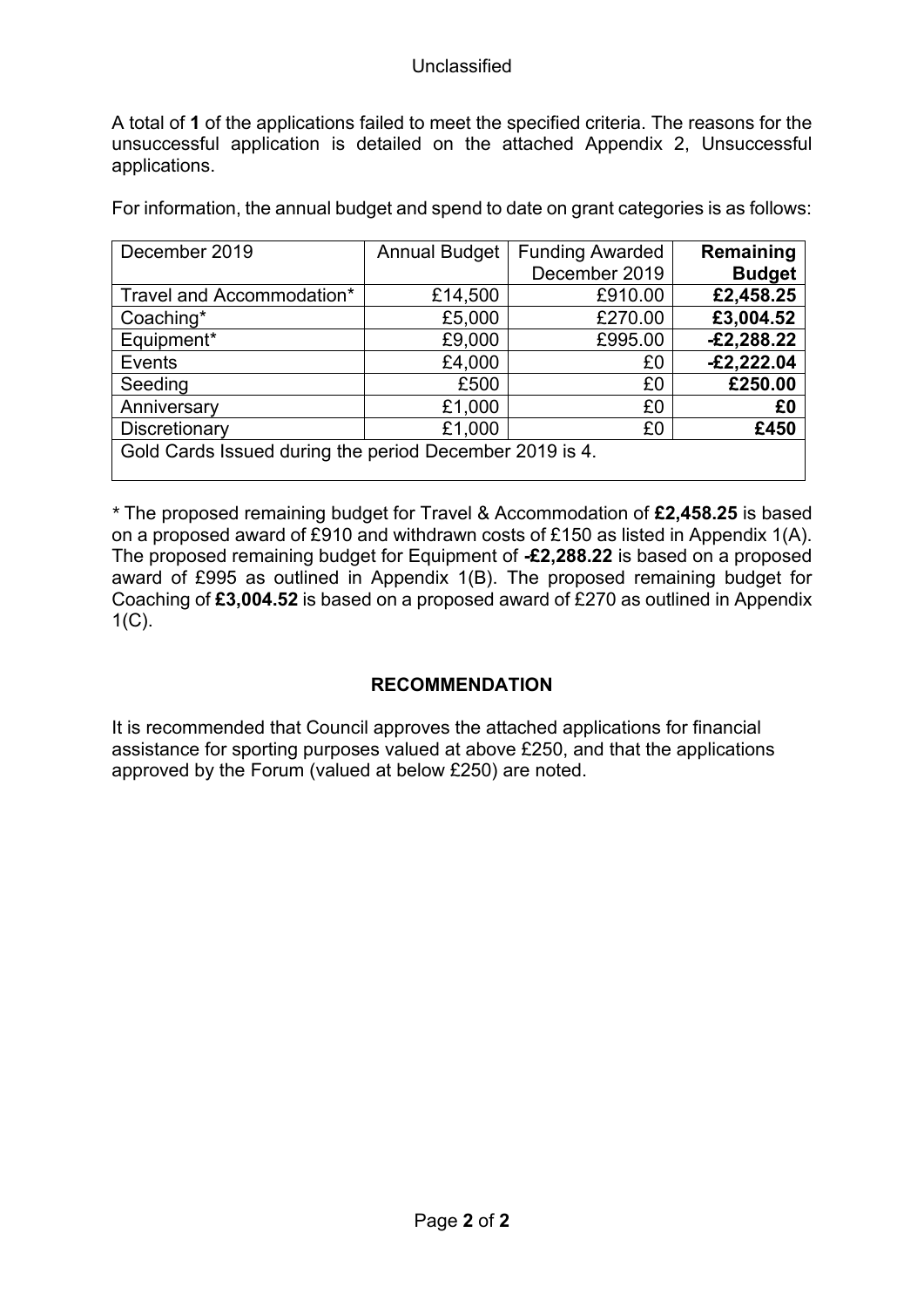## **(A) Travel/Accommodation (for noting)**

| <b>Name</b>   | <b>Type of Grant</b> | Representing | <b>Sport</b> | Competition            | Location  | Date(s) of<br><b>Competition</b> | <b>Amount</b><br>requested | <b>Amount</b><br><b>Recomm</b> | <b>Notes</b>                   |
|---------------|----------------------|--------------|--------------|------------------------|-----------|----------------------------------|----------------------------|--------------------------------|--------------------------------|
|               |                      |              |              |                        |           |                                  |                            | -ended                         |                                |
| 1.Debbie      | Travel/Accommodation | N. Ireland   | Cross        | <b>Master Cross</b>    | Southport | 16 <sup>th</sup> November        | £194.48                    | £100                           | <b>Maximum award for</b>       |
| Matchett      |                      |              | Country      | Country                | England   | 2019                             |                            |                                | <b>Travel to Great Britain</b> |
|               |                      |              |              | International          |           |                                  |                            |                                |                                |
| 2. Norman     | Travel/Accommodation | N. Ireland   | Cross        | <b>Master Cross</b>    | Southport | 16 <sup>th</sup> November        | £200                       | £100                           | <b>Maximum award for</b>       |
| Mawhinney     |                      |              | Country      | Country                | England   | 2019                             |                            |                                | <b>Travel to Great Britain</b> |
|               |                      |              |              | International          |           |                                  |                            |                                |                                |
| 3. Ellie      | Travel/Accommodation | Ireland      | Swimming     | <b>Irish Nationals</b> | Dublin    | $12 - 15^{th}$                   | £342.80                    | £50                            | <b>Maximum award for</b>       |
| McKibbin      |                      |              |              |                        |           | December 2019                    |                            |                                | <b>Travel to Ireland</b>       |
| 4. Finn       | Travel/Accommodation | Ireland      | Fencing      | Senior World Cup       | Spain     | 15 <sup>th</sup> February        | £236.18                    | £120                           | <b>Maximum award for</b>       |
| McMullan      |                      |              |              |                        |           | 2020                             |                            |                                | <b>Travel to Mainland</b>      |
|               |                      |              |              |                        |           |                                  |                            |                                | <b>Europe</b>                  |
| 5.Lucas       | Travel/Accommodation | N. Ireland   | Taekwondo    | Berghem                | Holland   | 24 <sup>th</sup> November        | £460                       | £120                           | <b>Maximum award for</b>       |
| McCullough    |                      |              |              | Championships          |           | 2019                             |                            |                                | <b>Travel to Mainland</b>      |
|               |                      |              |              |                        |           |                                  |                            |                                | <b>Europe</b>                  |
| 6. Caroline   | Travel/Accommodation | Ireland      | Hockey       | International          | South     | $2^{nd} - 11^{th}$               | £570                       | £150                           | <b>Maximum award for</b>       |
| Adams         |                      |              | (Indoor)     | game vs South          | Africa    | December 2019                    |                            |                                | <b>Travel outside Europe</b>   |
|               |                      |              |              | Africa                 |           |                                  |                            |                                |                                |
| 7. Amy Benson | Travel/Accommodation | Ireland      | Hockey       | International          | South     | $2^{nd} - 11^{th}$               | £570                       | £150                           | <b>Maximum award for</b>       |
|               |                      |              | (Indoor)     | game vs South          | Africa    | December 2019                    |                            |                                | Travel outside Europe.         |
|               |                      |              |              | Africa                 |           |                                  |                            |                                |                                |
| 8. Michael    | Travel/Accommodation | Ireland      | Hockey       | European               | Spain     | $17^{th} - 19^{th}$              | £788                       | £120                           | <b>Maximum award for</b>       |
| Robson        |                      |              | (Indoor)     | Championships          |           | January 2020                     |                            |                                | <b>Travel to Mainland</b>      |
|               |                      |              |              |                        |           |                                  |                            |                                | <b>Europe</b>                  |
| <b>Total:</b> |                      |              |              |                        |           |                                  |                            | £910                           |                                |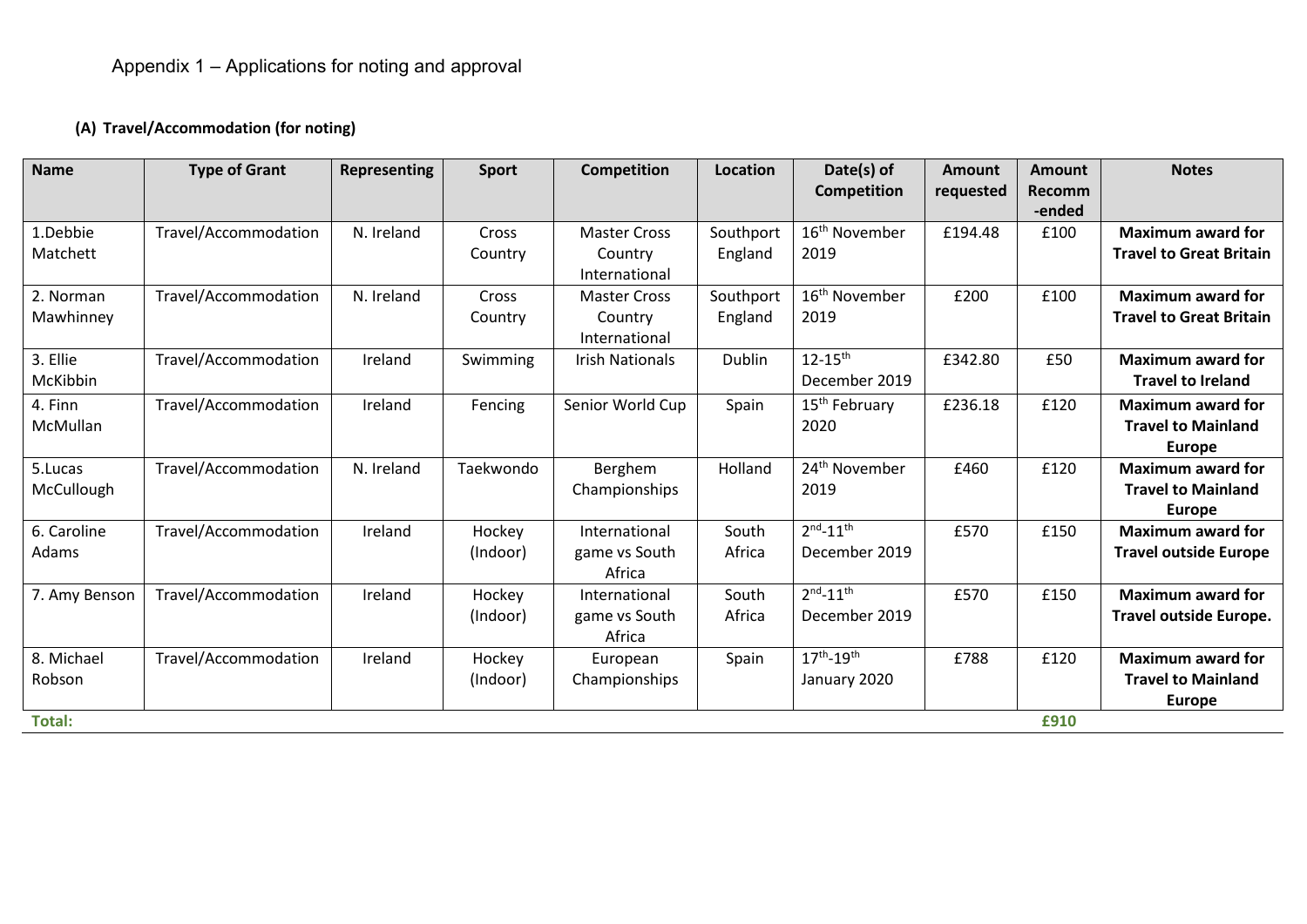## **(A) Withdrawn Travel/Accommodation costs (for noting)**

| <b>Name</b>         | <b>Type of Grant</b> | <b>Representing</b> | <b>Sport</b> | <b>Competition</b>          | Location | Date(s) of<br><b>Competition</b>      | Amount<br>Recomm-<br>ended | <b>Amount</b><br>Withdrawn | <b>Notes</b>                                          |
|---------------------|----------------------|---------------------|--------------|-----------------------------|----------|---------------------------------------|----------------------------|----------------------------|-------------------------------------------------------|
| Hannah<br>Morrow    | Travel/Accommodation | Ireland             | Equestrian   | Millstreet<br>International | Cork     | $22^{nd} - 25^{th}$<br>August<br>2019 | £50                        | £50                        | <b>Receipts not</b><br>returned by date<br>requested  |
| <b>Hollie Boal</b>  | Travel/Accommodation | Ireland             | Equestrian   | Millstreet<br>International | Cork     | $22^{nd} - 25^{th}$<br>August<br>2019 | £50                        | £50                        | <b>Receipts not</b><br>returned by date<br>requested. |
| Lauren<br>McGlennon | Travel/Accommodation | Ireland             | Equestrian   | Millstreet<br>International | Cork     | $22^{nd} - 25^{th}$<br>August<br>2019 | £50                        | £50                        | <b>Receipts not</b><br>returned by date<br>requested. |
| <b>Total:</b>       |                      |                     |              |                             |          |                                       |                            | £150                       |                                                       |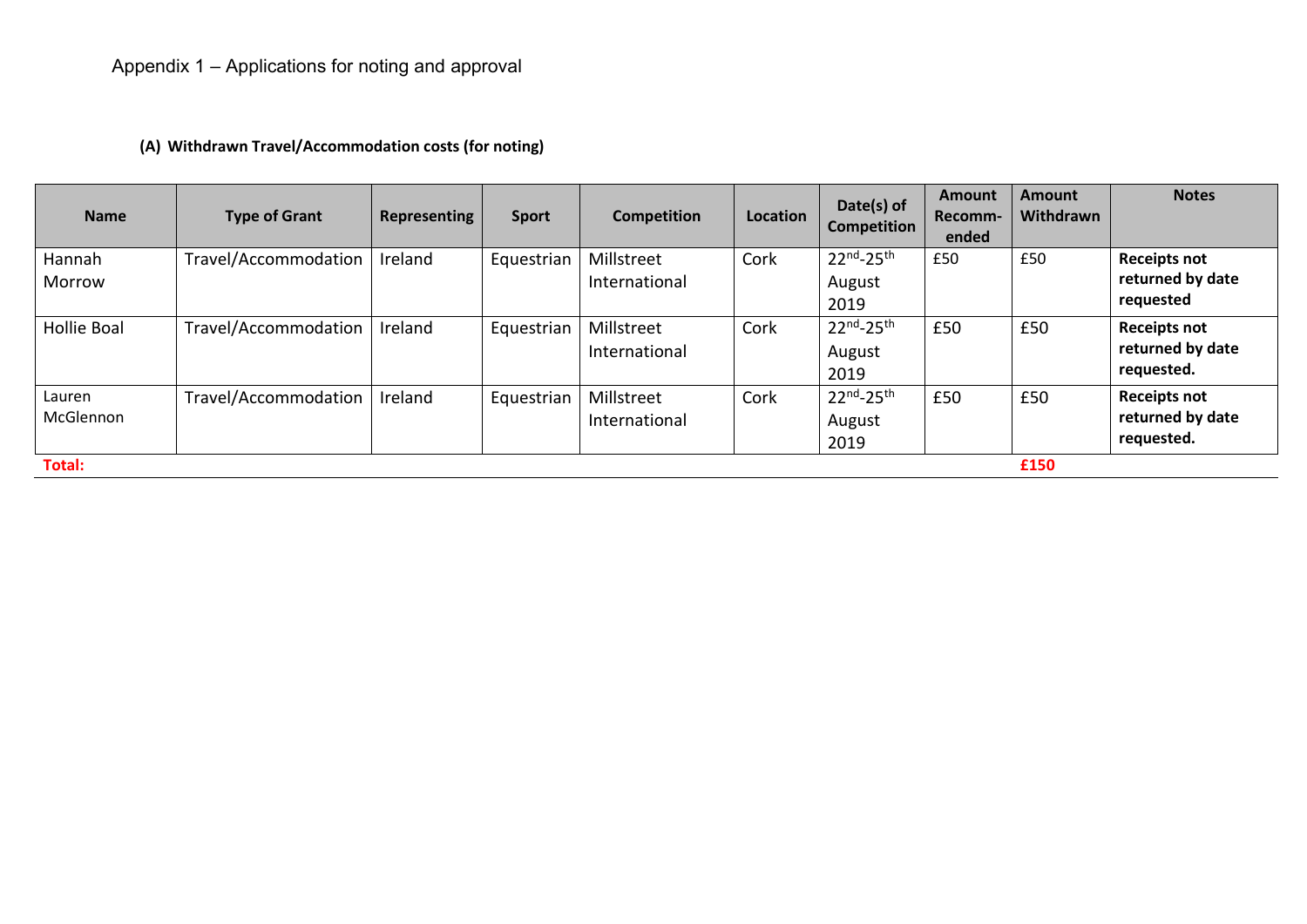## **(B) Equipment Grants (for approving)**

| Club                                    | <b>Type of Grant</b>   | <b>Description of Project</b>                                                                                                                                                                                                                                                                                                         | <b>Funding Description</b>                                                                                     | <b>Amount</b> | Proposed | <b>Notes</b>                         |
|-----------------------------------------|------------------------|---------------------------------------------------------------------------------------------------------------------------------------------------------------------------------------------------------------------------------------------------------------------------------------------------------------------------------------|----------------------------------------------------------------------------------------------------------------|---------------|----------|--------------------------------------|
|                                         |                        |                                                                                                                                                                                                                                                                                                                                       |                                                                                                                | Requested     | amount   |                                      |
| 9. Portavogie<br>Coastal Rowing<br>Club | <b>Equipment Grant</b> | Equipment necessary for the manual<br>launching of a boat, life jackets to<br>replace old ones as they are a<br>compulsory piece of life saving safety<br>equipment Floating waterproof<br>handheld VHF Marine radios- one for<br>shore and one for onboard boat-these<br>are necessary and compulsory for the<br>safety of the crew. | £425 Manual Launching<br>£50 Delivery TBC<br>£350 $5 \times$ life jackets<br>£170 2 x marine radios<br>£995.00 | £995          | £995     | <b>Reflects amount</b><br>requested. |
| Total:                                  |                        |                                                                                                                                                                                                                                                                                                                                       |                                                                                                                |               | £995     |                                      |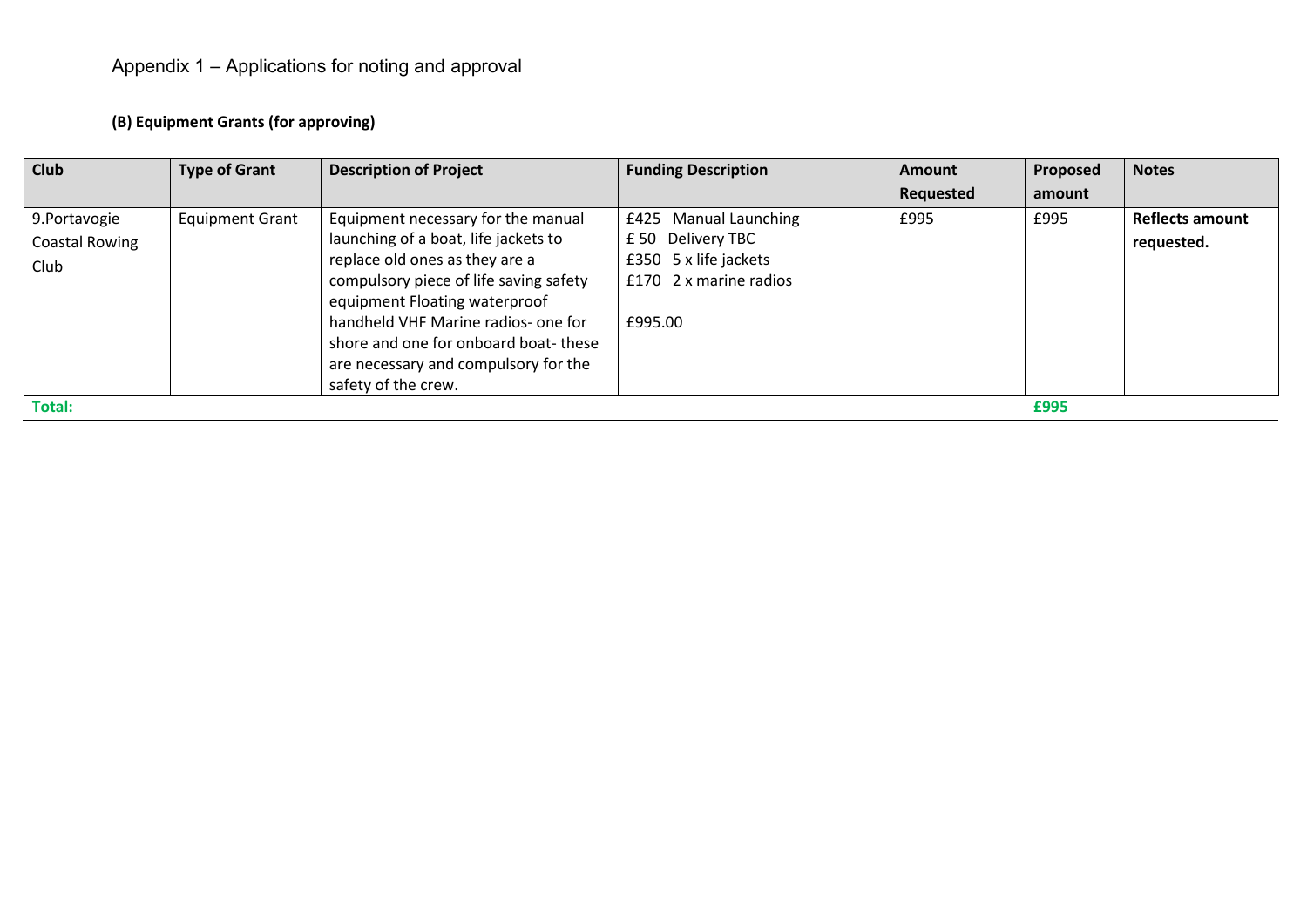## **(C) Coaching Grants (for approving)**

| <b>Club</b>            | <b>Type of Grant</b>           | <b>Description</b>                       | <b>Amount</b> | <b>Proposed amount</b> | <b>Notes</b>            |
|------------------------|--------------------------------|------------------------------------------|---------------|------------------------|-------------------------|
|                        |                                |                                          | Requested     |                        |                         |
| 10. Belfast Kayak Club | <b>Coaching Qualifications</b> | 6 members attending the                  | £360          | £270                   | <b>Maximum award is</b> |
|                        |                                | Foundation Safety & Rescue               |               |                        | 75% of costs.           |
|                        |                                | course on 18 <sup>th</sup> January 2019. |               |                        |                         |
| <b>Total:</b>          |                                |                                          |               | £270                   |                         |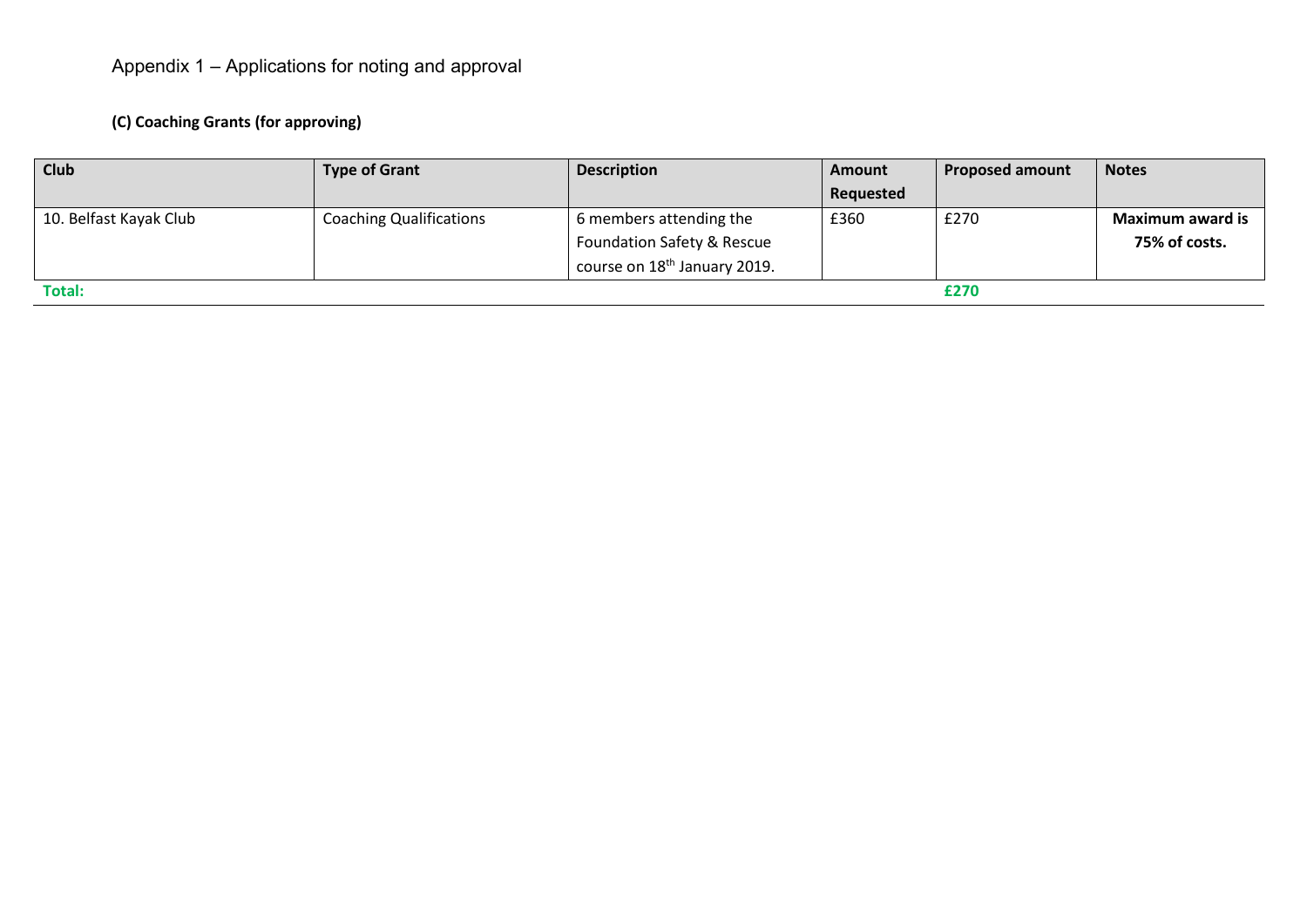## **(D) Event Grants (for noting)**

| <b>Club</b>   | <b>Type of Grant</b> | <b>Description of project</b>      | <b>Number</b> | <b>Funding Description</b> | Date of                  | <b>Amount</b> | Proposed | <b>Notes</b>       |
|---------------|----------------------|------------------------------------|---------------|----------------------------|--------------------------|---------------|----------|--------------------|
|               |                      |                                    | of Part-      |                            | Event(s)                 | requested     | amount   |                    |
|               |                      |                                    | icipants      |                            |                          |               |          |                    |
| 11. Ards      | Event Grants         | Ards Swimming Club are             | $300+$        | Pool Hire: £750            | 7 <sup>th</sup> December | £1,450        | £0       | Unsuccessful - see |
| Amateur       |                      | hosting a Christmas Gala in        |               | Medals: £450               | 2019                     |               |          | appendix 2.        |
| Swimming      |                      | ABMWLC on 7 <sup>th</sup> December |               | Officials: £150            |                          |               |          |                    |
| Club          |                      | 2019.                              |               | Printing: £100             |                          |               |          |                    |
| <b>Total:</b> |                      |                                    |               |                            |                          |               | £Ο       |                    |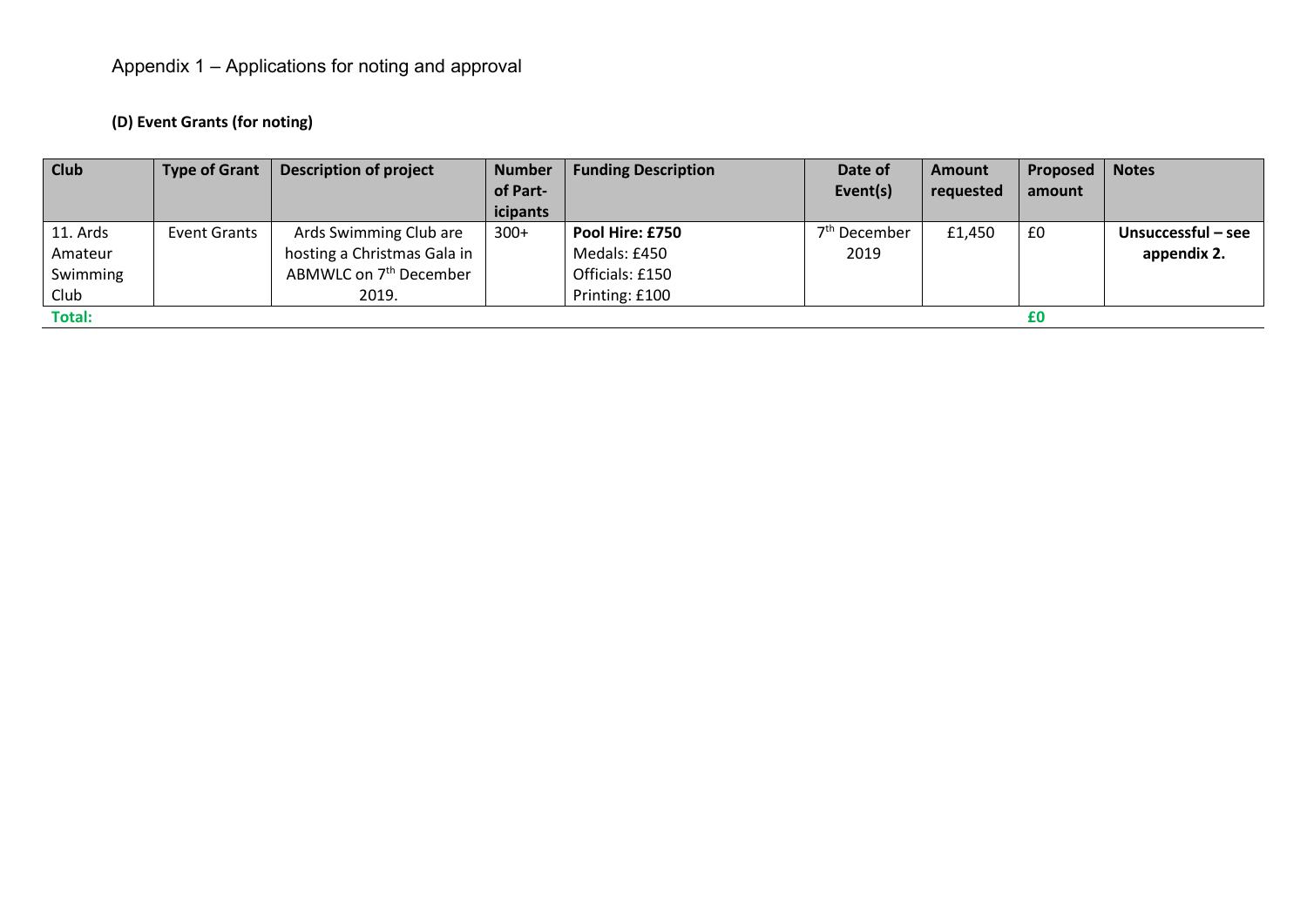#### **Gold Card Grants (for noting)**

(No cost to Council or Northern Community Leisure Trust to provide access to facilities)

| Name               | <b>Type of Grant</b> | <b>Training Venue</b>        | Representing        | Competition                                  | Date(s) of Competition        | Recommended |
|--------------------|----------------------|------------------------------|---------------------|----------------------------------------------|-------------------------------|-------------|
| 12.Lesley Mills    | Gold Card            | ABMWLC and<br>Aurora         | Ireland (Bowls)     | <b>British Isles International</b><br>Series | $6th$ March 2020              | Yes         |
| 13. Finn McMullan  | Gold Card            | Comber/<br>ABMWLC/<br>Queens | Ireland (Fencing)   | <b>World Championships</b>                   | 4 <sup>th</sup> April 2020    | Yes         |
| 14. Ellie McKibbin | Gold Card            | ABMWLC/ Aurora               | Ireland (Swimming)  | European Juniors                             | $1st$ July 2020               | <b>Yes</b>  |
| 15. Joel Chambers  | Gold Card            | Comber/<br>ABMWLC/ Aurora    | Ireland (Athletics) | <b>Celtic Games</b>                          | 11 <sup>th</sup> January 2020 | Yes         |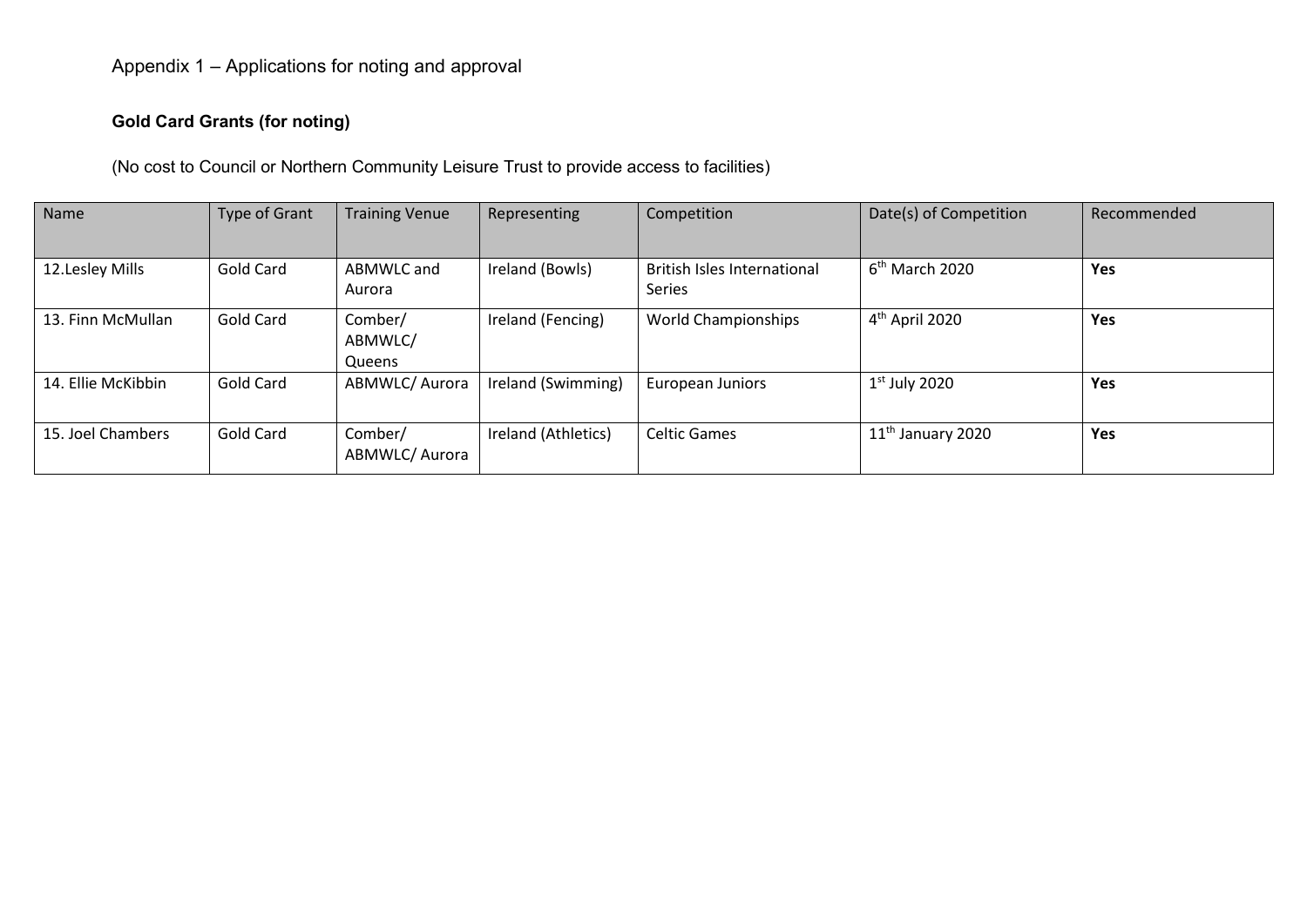#### Appendix 2 - Unsuccessful Sports Forum Grants

#### **Unsuccessful Sports Forum Applications December 2019**

**During December 2019, 1 application submitted failed to meet the specified criteria.**

1. Ards Amateur Swimming Club – applied for an Event Grant to assist with funding for their Christmas Gala. For Event Grants our criteria states that Clubs must provide a Risk Assessment along with the application. Our guidelines also state that all applications must be completed in full and submitted with all necessary supporting information. Incomplete and/or late applications will not be considered. Retrospective applications will also not be considered. This application was received on 6<sup>th</sup> December 2019 and the competition took place on 7<sup>th</sup> December 2019. When the application was submitted it did not include an event specific risk assessment. The event has now passed, and therefore, this cannot now be accepted retrospectively. Therefore, based on the criteria set out in our guidelines, the forum did not recommend funding for this application.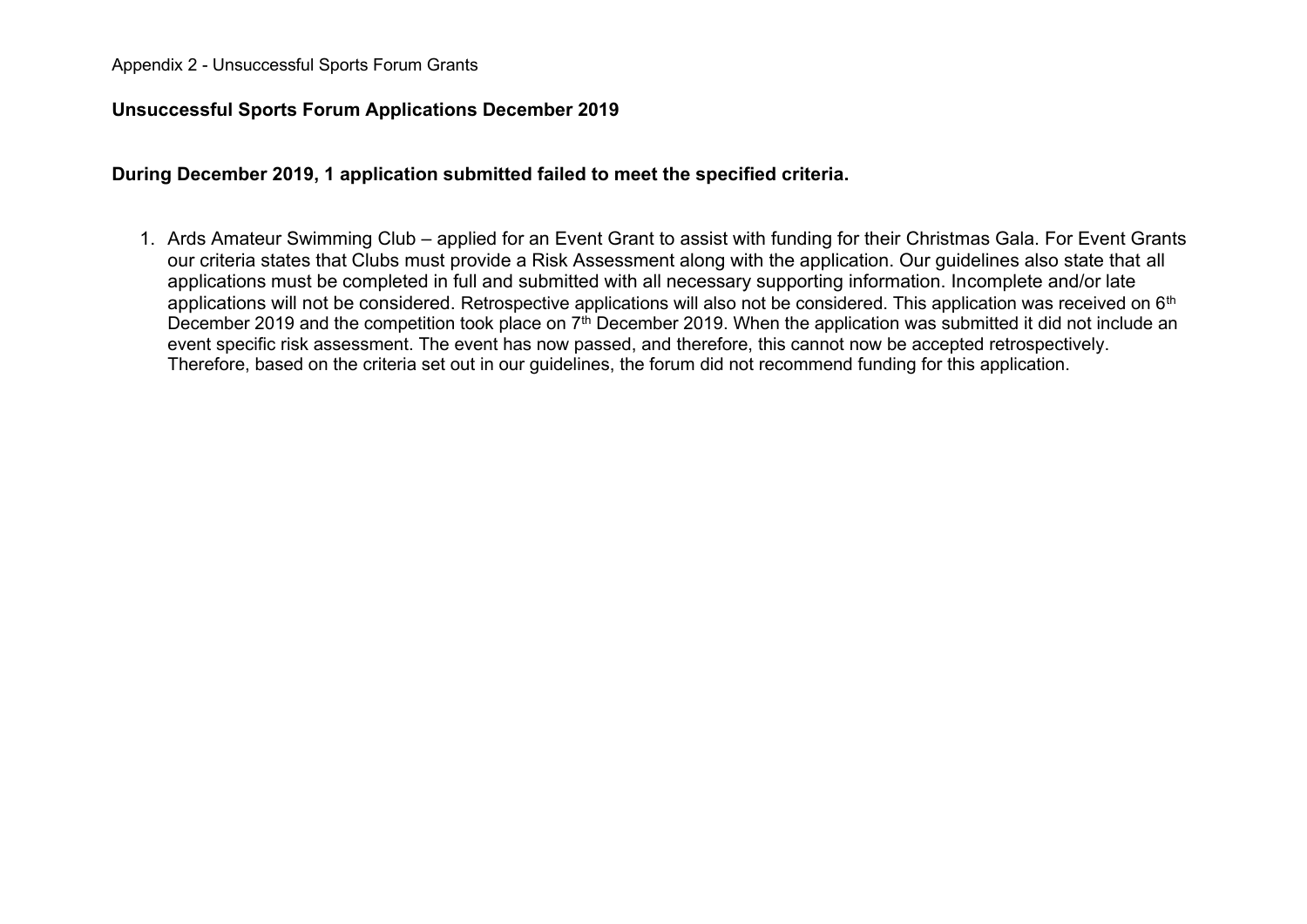## **Ards and North Down Borough Council**

| <b>Report Classification</b>   | Unclassified                                                                               |
|--------------------------------|--------------------------------------------------------------------------------------------|
| Council/Committee              | <b>Community and Wellbeing</b>                                                             |
| Date of Meeting                | 15 January 2020                                                                            |
| <b>Responsible Director</b>    | Director of Community and Wellbeing                                                        |
| Responsible Head of<br>Service | <b>Head of Leisure and Amenities</b>                                                       |
| Date of Report                 | 02 January 2020                                                                            |
| <b>File Reference</b>          | <b>SD117</b>                                                                               |
| Legislation                    | Recreation and Youth services Order (1986)                                                 |
| Section 75 Compliant           | No<br>Yes<br>$\times$<br>Other $\square$<br>$\perp$<br>If other, please add comment below: |
| Subject                        | Sports Development Capital Grant - Strangford Lough<br><b>Yacht Club</b>                   |
| Attachments                    | None                                                                                       |

Members will recall approving the Capital Awards under Tranche one and two of the Sports Development Capital Grants Scheme earlier in the 2019/20 financial year following recommendations from the Assessment Panel. The total amount awarded was £48,165.36 of an available budget of £50,000.

Strangford Lough Yacht Club applied for a Capital Grant in Tranche 2 of the 2019/20 Sports Development Capital Grant Scheme. The Club were successful and therefore received a formal Letter of Offer to the amount of £2,081.00 for the purchase of a Feva Training Dinghy.

The Club is a Community Amateur Sports Club (CASC) and are registered for VAT under a scheme called partial exemption. At the time of application, the Club confirmed that they would be claiming VAT back and therefore the VAT element of the project was deemed ineligible for funding. However, it has recently become apparent that this was an administrative error and the Club are unable to claim VAT back.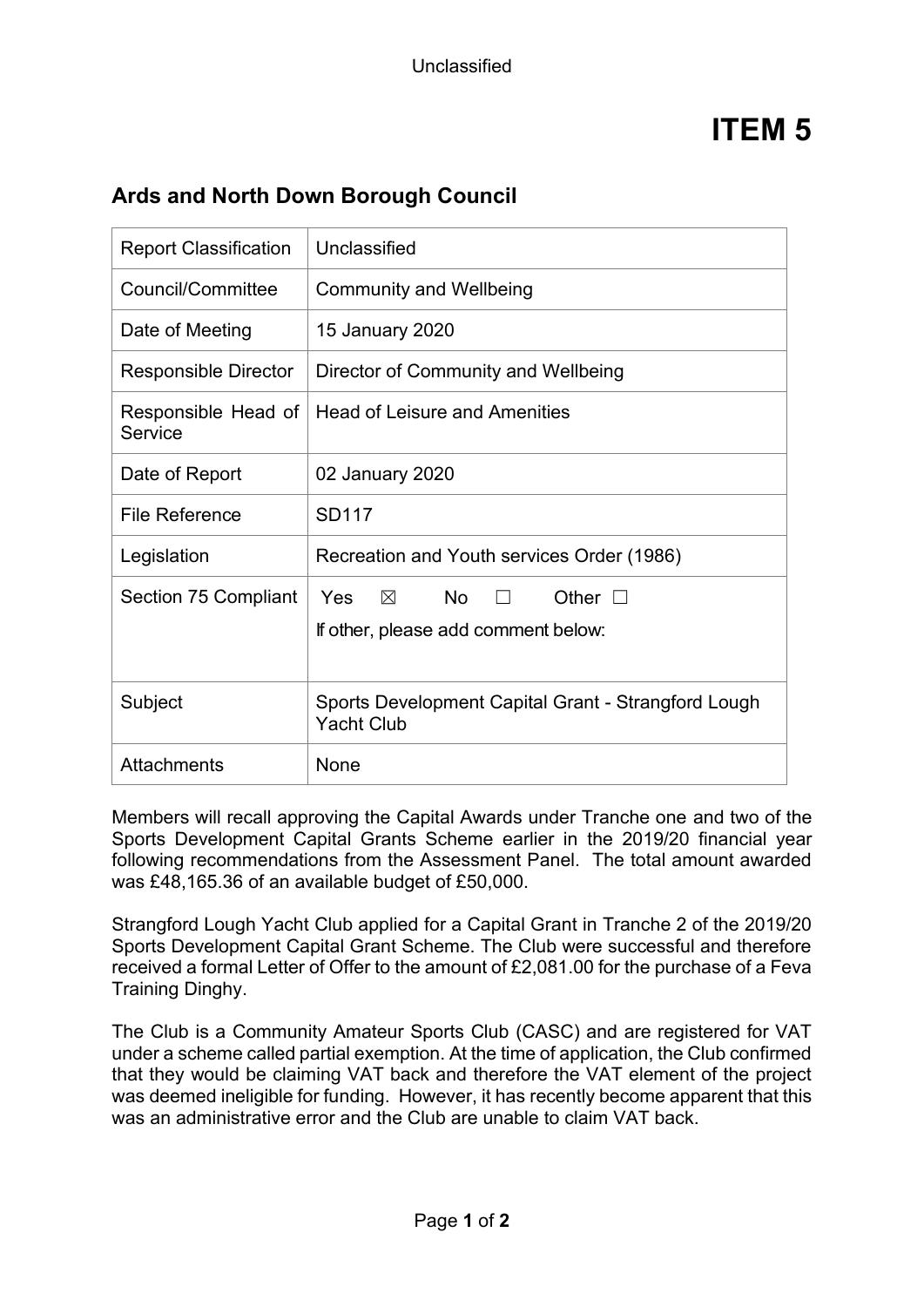The Club have therefore submitted a request to Council to reconsider including the VAT as an eligible project cost and to revise the total grant to £2,494.83 (increase in award of £413.83).

| Project<br><b>Breakdown</b>    | <b>Net Costs</b> | <b>VAT Costs</b> | <b>Total Project</b><br>Costs | <b>Revised</b><br>amount<br>requested<br>$(50\%)$ of grant |
|--------------------------------|------------------|------------------|-------------------------------|------------------------------------------------------------|
| <b>Feva Training</b><br>Dinghy | £4,162.90        | £826.75          | £4989.65                      | £2494.83                                                   |

The Assessment Panel have reviewed the request submitted and based on this being an administrative error at application stage, an eligible project cost and funding being available within the Sports Development Capital budget; the Panel approved an increase of award to Strangford Lough Yacht Club by £413.83 to a revised award of £2,494.83.

### **RECOMMENDATION**

It is recommended that Council note the above and approve the recommendation of the Assessment Panel to grant an increase of award of £413.83 to Strangford Lough Yacht Club (Revised award of £2,494.83).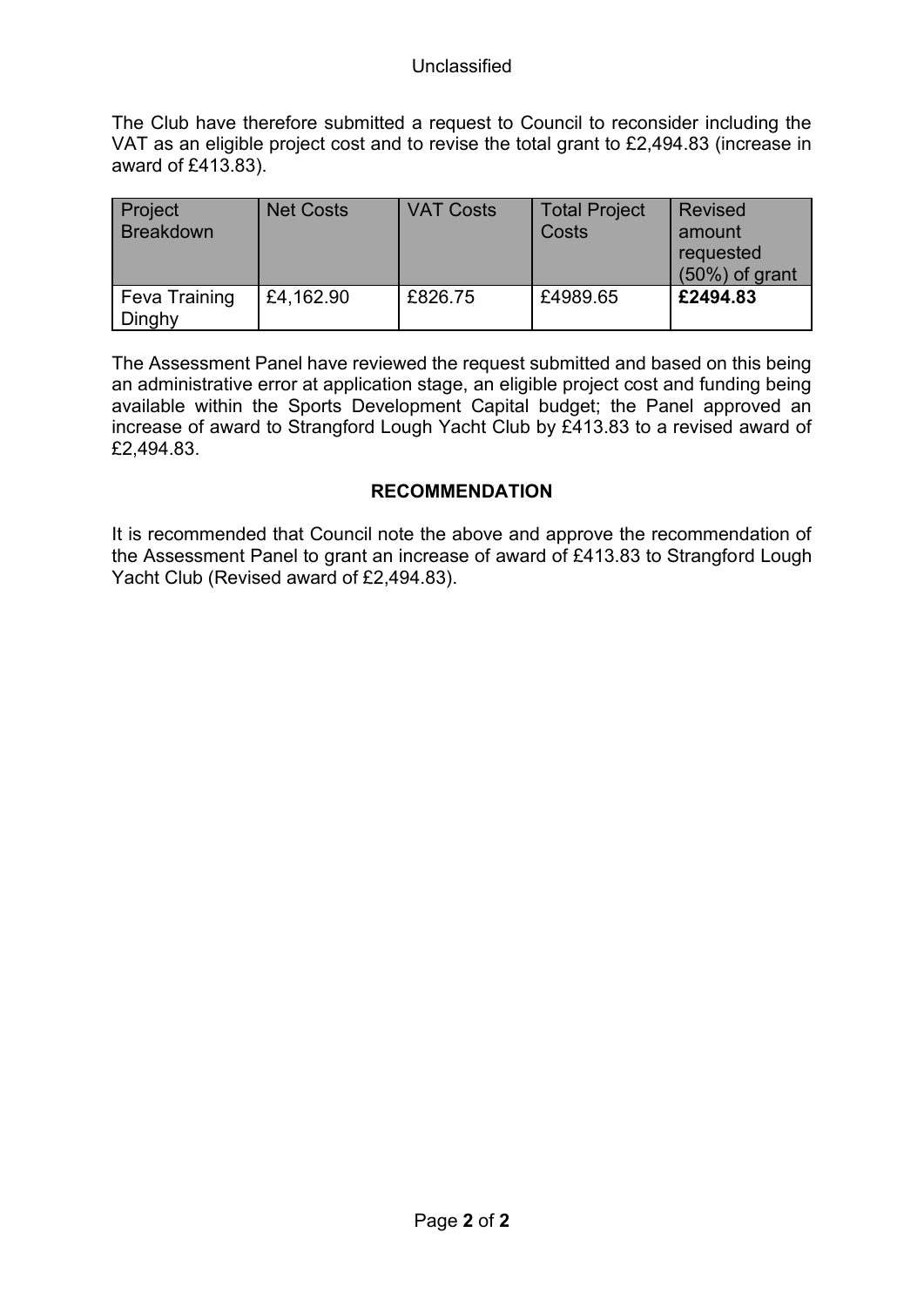| <b>Report Classification</b>   | Unclassified                                                                                |
|--------------------------------|---------------------------------------------------------------------------------------------|
| Council/Committee              | <b>Community and Wellbeing</b>                                                              |
| Date of Meeting                | 15 January 2020                                                                             |
| <b>Responsible Director</b>    | Director of Community and Wellbeing                                                         |
| Responsible Head of<br>Service | <b>Head of Environmental Health Protection and</b><br>Development.                          |
| Date of Report                 | 02 January 2020                                                                             |
| <b>File Reference</b>          | CW <sub>7</sub>                                                                             |
| Legislation                    | Air Quality Regulations (Northern Ireland) 2003                                             |
| Section 75 Compliant           | No<br><b>Yes</b><br>$\times$<br>Other $\square$<br>П<br>If other, please add comment below: |
| Subject                        | <b>Air Quality</b>                                                                          |
| <b>Attachments</b>             | None                                                                                        |

## **Ards and North Down Borough Council**

At the July 2019 Council meeting, the following motion was agreed.

"That this Council acknowledges that air pollution has harmful effects on human health. It notes that poor air quality effects those who have heart, circulatory and respiratory conditions and can cause new health problems. It recognises that serious action needs to be taken to tackle air pollution. This Council therefore commits to increasing its monitoring across Ards and North Down in order to build a more accurate picture of air quality and brings back a report on what measures Council can take in order to reduce the level of pollutants in our air, including through an air quality action plan and possible adoption of WHO standards and that it also writes to all other Councils in Northern Ireland urging them to do the same.

This motion is closely related to the Councils declaration of a climate emergency that it made in January 2019:

"That this Council notes the recent IPCC report on the impacts of climate breakdown; agrees that drastic and far-reaching measures must be taken across society to try and mitigate the risks and declares a 'Climate Emergency'. It establishes a working group to assess the impact of the activities of Ards and North Down Borough Council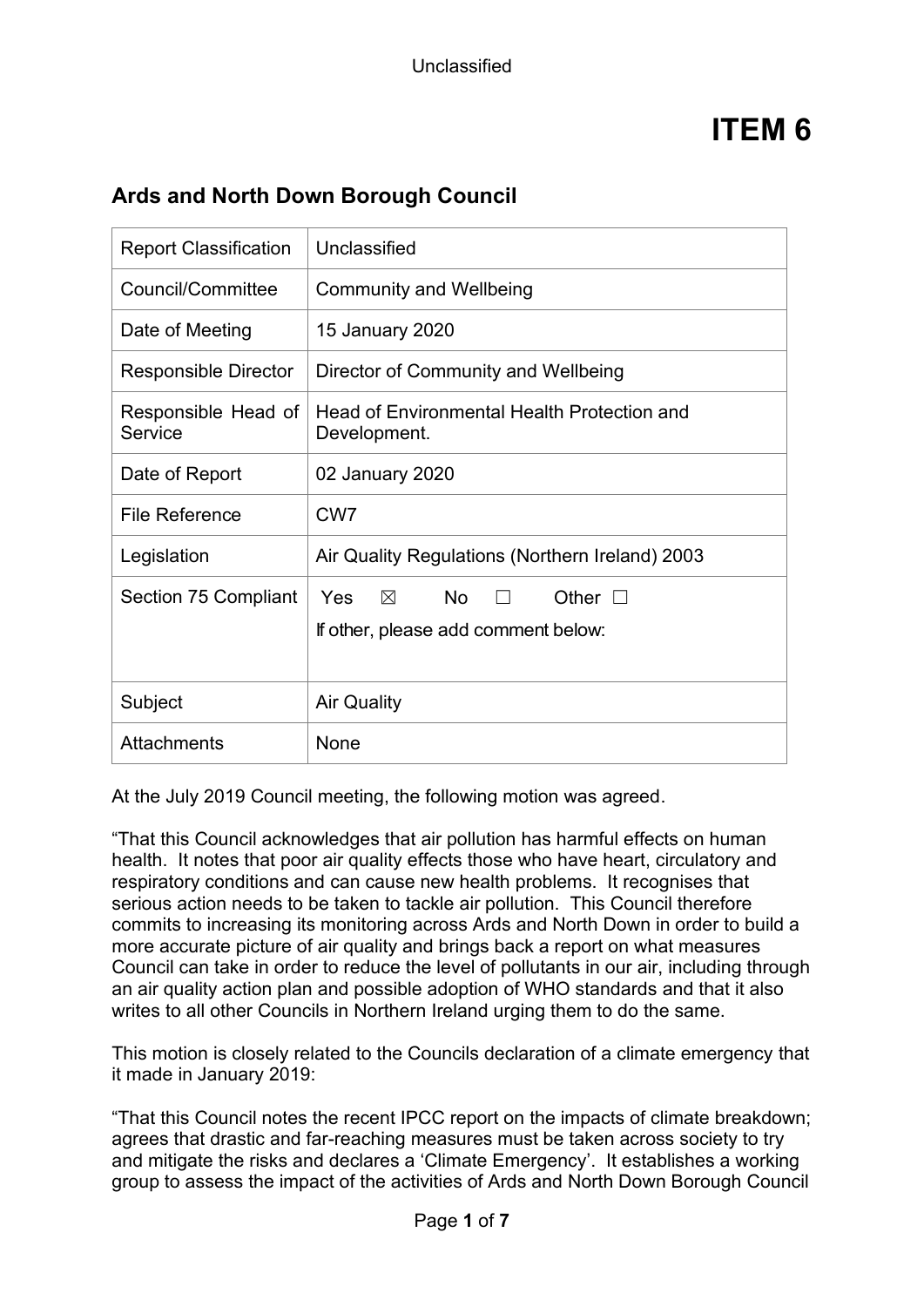on greenhouse gas emissions, exploring what mitigation measures can be put in place as a matter of urgency. This would include bringing the issues of climate breakdown to the fore in the local community and businesses, as well as formulating a climate adaptation plan.

This report sets out the background to air quality issues in the Borough and recommendations on various actions which Council could consider in relation to them.

#### **Background**

Air pollution is the largest contributor to the burden of disease from the environment. The World Health Organisation (WHO) estimated that air pollution in 2012 was responsible for seven million premature deaths worldwide, with almost 600,000 occurring in the WHO European Region. This is equivalent to one in eight of the total number of deaths worldwide. This finding more than doubles previous estimates reflecting the improved scientific understanding of the damage that air pollution causes.

Premature deaths translate into substantial years of life lost (YLL, a life year is one year lost for one person). In addition, air pollution is responsible for a range of illnesses which contributes to the overall burden of disease. This affects quality of life and imposes costs on the economy, for example, through increased health care demands and decreased work attendance.

The air quality objectives applicable to Local Air Quality Management (LAQM) in Northern Ireland are set out in the Air Quality Regulations (Northern Ireland) 2003 and are shown in the table Below. These objectives are in line with the UK Air Quality Strategy (2000). This table shows the objectives in units of micrograms per cubic metre  $\mu$ g/m<sup>3</sup> (milligrams per cubic metre, mg/m<sup>3</sup> for carbon monoxide) with the number of exceedances in each year that are permitted (where applicable).

| <b>Pollutant</b>       | <b>Air Quality Objective</b>                                                     |                        | Date to be  |
|------------------------|----------------------------------------------------------------------------------|------------------------|-------------|
|                        | <b>Concentration</b>                                                             | <b>Measured as</b>     | achieved by |
| <b>Benzene</b>         | 16.25 $\mu$ g/m <sup>3</sup>                                                     | Running annual<br>mean | 31.12.2003  |
|                        | 3.25 $\mu$ g/m <sup>3</sup>                                                      | Running annual<br>mean | 31.12.2010  |
| 1,3-butadiene          | 2.25 $\mu$ g/m <sup>3</sup>                                                      | Running annual<br>mean | 31.12.2003  |
| <b>Carbon monoxide</b> | 10 mg/m $3$                                                                      | Running 8-hour<br>mean | 31.12.2003  |
| Lead                   | 0.50 $\mu$ g/m <sup>3</sup>                                                      | Annual mean            | 31.12.2004  |
|                        | $0.25 \mu g/m^3$                                                                 | Annual mean            | 31.12.2008  |
| Nitrogen dioxide       | 200 $\mu$ g/m <sup>3</sup> not to<br>be exceeded more<br>than 18 times a<br>year | 1-hour mean            | 31.12.2005  |
|                        | 40 $\mu$ g/m <sup>3</sup>                                                        | Annual mean            | 31.12.2005  |

| Table 1 – Air Quality Objectives included in Regulations for the purpose of |  |
|-----------------------------------------------------------------------------|--|
| <b>LAQM in Northern Ireland</b>                                             |  |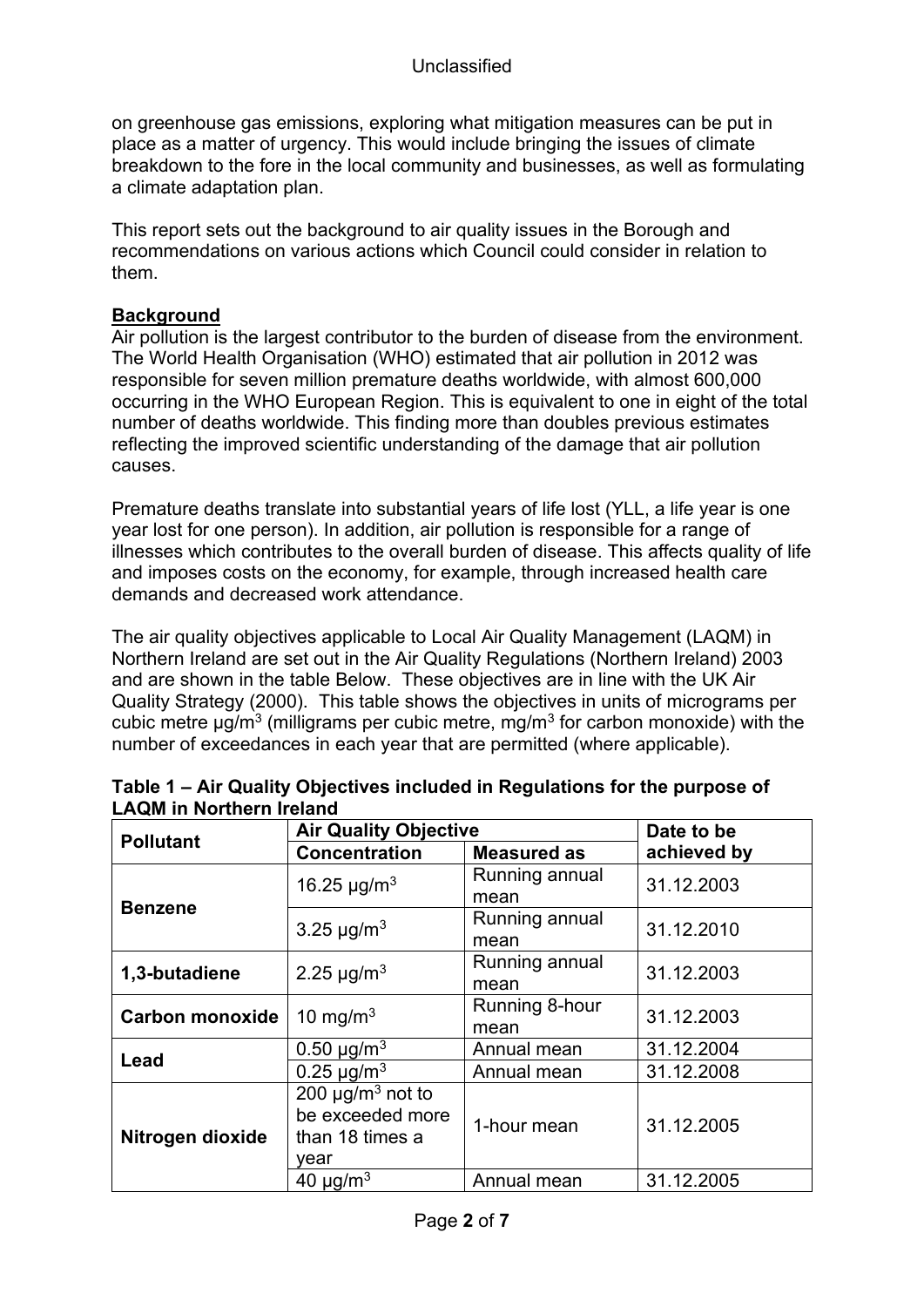| <b>Pollutant</b>                                          | <b>Air Quality Objective</b>                                                       | Date to be         |             |
|-----------------------------------------------------------|------------------------------------------------------------------------------------|--------------------|-------------|
|                                                           | <b>Concentration</b>                                                               | <b>Measured as</b> | achieved by |
| <b>Particulate matter</b><br>$(PM_{10})$<br>(gravimetric) | 50 $\mu$ g/m <sup>3</sup> , not to be<br>exceeded more<br>than 35 times a<br>vear  | 24-hour mean       | 31.12.2004  |
|                                                           | 40 $\mu$ g/m <sup>3</sup>                                                          | Annual mean        | 31.12.2004  |
|                                                           | 350 $\mu$ g/m <sup>3</sup> , not to<br>be exceeded more<br>than 24 times a<br>vear | 1-hour mean        | 31.12.2004  |
| <b>Sulphur dioxide</b><br>(SO2)                           | 125 $\mu$ g/m <sup>3</sup> , not to<br>be exceeded more<br>than 3 times a year     | 24-hour mean       | 31.12.2004  |
|                                                           | 266 $\mu$ g/m <sup>3</sup> , not to<br>be exceeded more<br>than 35 times a<br>vear | 15-minute mean     | 31.12.2005  |

By virtue of screening emissions from various sources (road/domestic/commercial) and previous modelling and monitoring carried out in the early 2000s, the Council concentrates its current efforts on monitoring Nitrogen Dioxide (NO2) and particulate matter (PM<sup>10</sup>). Current monitoring concentrates on roadside emissions though there is still an issue with emissions of particulates from domestic solid fuel burning that is no longer monitored. This is because the levels when measured were below the  $PM^{10}$  and SO<sub>2</sub> objectives set in the UK strategy. PM<sup>2.5</sup> particulates however may be an emerging problem and are referred to later.

The Council currently has one automatic monitoring station located at the A2 Marine Parade Holywood which measures Nitrogen Dioxide (NO2) and particulate matter (PM<sup>10</sup>) in real time. This data is uploaded on an hourly basis to the <https://www.airqualityni.co.uk/current-levels> website run and operated by DAERA. In addition, the Council's annual reports on air quality as required by the legislation mentioned above can be found at this site

<https://www.airqualityni.co.uk/laqm/district-council-reports>

Council also has 15 NO<sup>2</sup> passive diffusion tube sites which are collected and analysed each month at roadside and background sites. Five are positioned along the A2 main arterial route into Belfast on facades of the closest dwellings to the roadside and the remainder of the tubes are at relevant exposure at various hotspots where there is traffic congestion at rush hour in Newtownards, Comber and Holywood. A co-location study is carried out at the automatic site in Holywood, the results of which are submitted into the national database to increase the accuracy of data from passive tubes. The diffusion tube studies for the past five years do not show any trends, and all are showing results falling within the objective. The two diffusion tubes on the A2 Flats Holywood are close to the objective although the Automatic site within 200M of these is showing a much lower result This is due to the proximity to the road and traffic lights at the flats.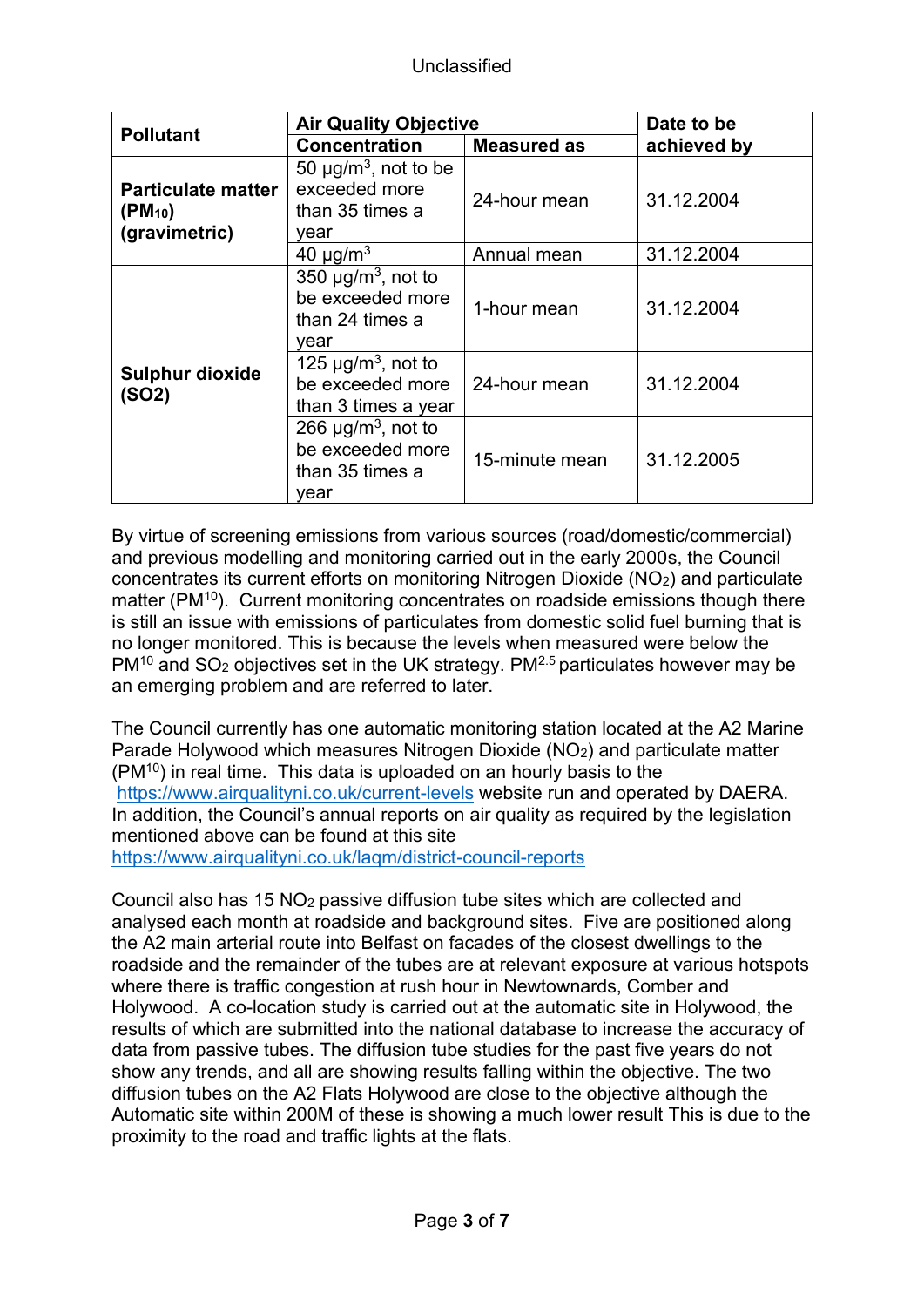DAERA also provides around £20,000 of funding per year to help Councils monitor air quality, maintain the automatic monitoring site and have the passive diffusion tubes lab tested on a monthly basis for results.

The cost of staff allocation costs for this function is shared by Lisburn and Castlereagh City Council meaning that the total annual investiment for the current level of air quality monitoring within the Borough is £30,000.

#### **Increasing Monitoring- What could this achieve**

The current Air Quality objectives measure particulate matter by weight and there is no objective for particulates smaller than 2.5 microns (PM2.5) within the government's current air quality objectives, although one does exist within WHO standards. Because PM2.5 is much lighter than PM10 it has been proposed that a better measure would be particulate numbers. Unfortunately, this type of measurement is currently difficult and expensive.

The government's latest Clean Air Strategy 2019 was published last January. [https://www.gov.uk/government/publications/clean-air-strategy-2019/clean-air](https://www.gov.uk/government/publications/clean-air-strategy-2019/clean-air-strategy-2019-executive-summary)[strategy-2019-executive-summary](https://www.gov.uk/government/publications/clean-air-strategy-2019/clean-air-strategy-2019-executive-summary)**.** It states: - "By implementing the policies in this strategy, we will reduce PM<sup>2.5</sup> concentrations across the UK, so that the number of people living in locations above the WHO guideline level of 10 μg/m3 is reduced by 50% by 2025."

In Northern Ireland the fraction of  $PM^{2.5}$  within the  $PM^{10}$  measured is quite high due to the high proportion of solid fuel burnt for home heating in Northern Ireland compared to the rest of the UK. The report "Residential Solid Fuel and Air Pollution Study, North South Ministerial Council (NSMC)", below was published in March 2016.

[https://www.daera-ni.gov.uk/sites/default/files/publications/daera/residential-fuel-air](https://www.daera-ni.gov.uk/sites/default/files/publications/daera/residential-fuel-air-pollution-study.PDF)[pollution-study.PDF](https://www.daera-ni.gov.uk/sites/default/files/publications/daera/residential-fuel-air-pollution-study.PDF)

Its findings would suggest that  $PM^{2.5}$  Levels in some parts of the Borough are likely to exceed the WHO guideline levels particularly at the roadside on the A2 (due mainly to emissions from Diesel vehicles) and in the most densely populated areas of Bangor, Newtownards and Comber where solid fuel is commonly burnt.

Up until 2006 (Ards) and 2010 (North Down) the legacy Councils had monitoring stations at Hartford Link Newtownards and at the Junction of Church Street and Clandeboye Road, Bangor respectively to measure PM<sup>10</sup> particulate and Sulphur Dioxide from domestic solid fuel burning. The figures measured at that time read in conjunction with the report would indicate that it is likely that the WHO guideline levels were exceeded at these locations at that time. The monitoring at these locations was stopped because the objectives applicable to Local Air Quality Management (LAQM) in Northern Ireland as outlined in the table above were not exceeded at that time and the then DOE(NI) withdrew funding to continue with the monitoring.

Indicative, capital costs for installing two automatic PM2.5 monitors at relevant locations in the Borough would be in the order of £200K plus additional revenue costs for the maintenance of the equipment and independent Quality Assurance for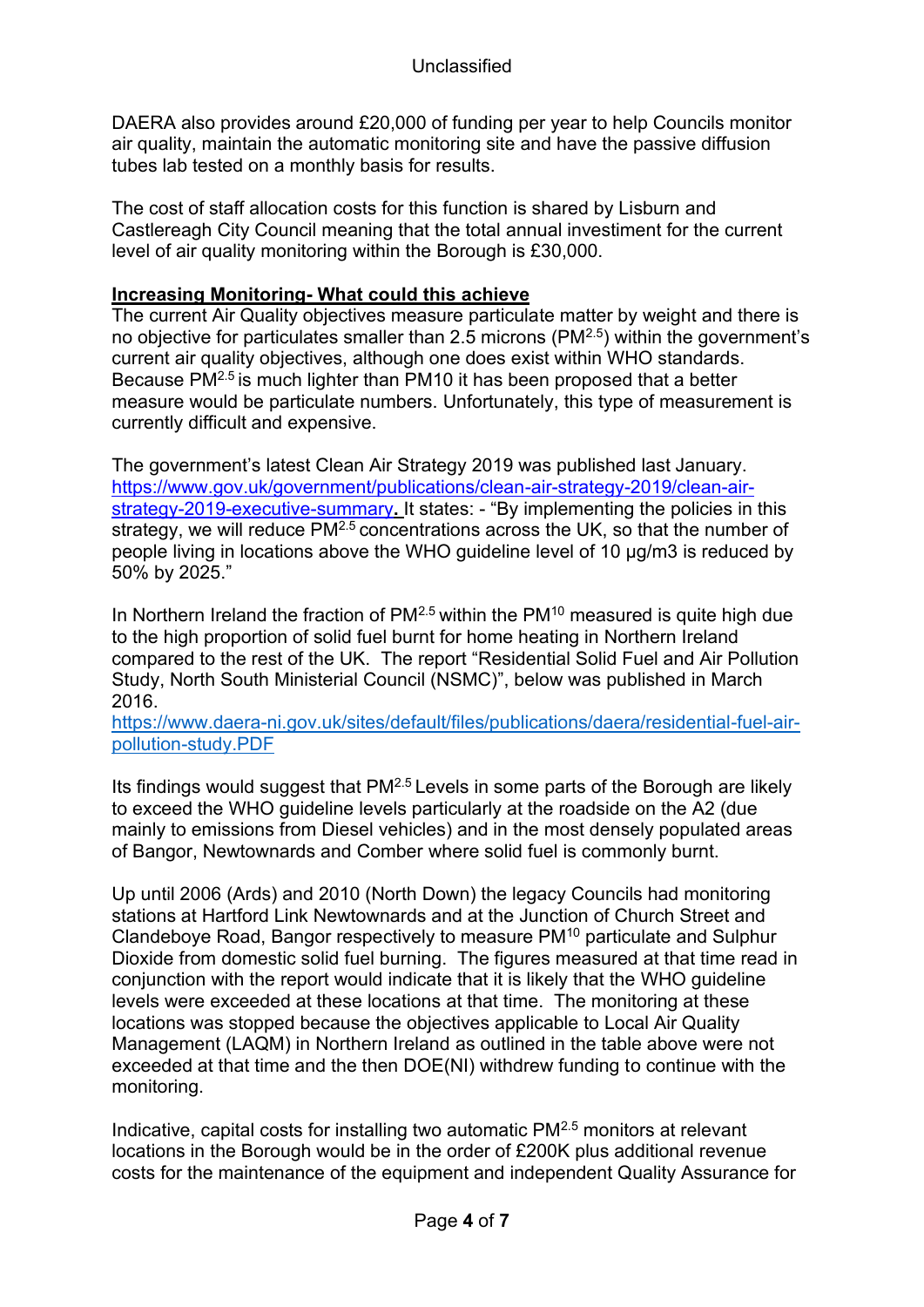the data produced so that it could contribute to the national network. Another alternative would be to obtain consultancy services to model the Borough to access where the worst issues are likely to arise. Neither of these contingencies have been budgeted for and would be the subject of further reports with detail on indicative costings.

In order to produce a model, it is likely that an emissions inventory for the Borough would be required. At the very least a domestic fuel use survey would be required. The last time the Ards and North Down areas were subject to a domestic fuel use survey was 2004. These surveys were carried out by consultants funded by the then DOE(NI), now DAERA.

#### **Air Quality Action Plan for Ards and North Down**

The agreed motion requires the development of an Air Quality action plan for the Council. This would need to be integrated with the Councils proposed "Road Map to Sustainability". This might include being Carbon Neutral by a certain date, similar to what has been indicated by Nottingham and Bristol Councils. To make this a possibility further actions would need to be explored, some of which are suggested below.

#### **Internal Action**

| Investigation of potential to generate renewable    |
|-----------------------------------------------------|
| energy via the existing estate beyond the current   |
|                                                     |
|                                                     |
|                                                     |
|                                                     |
|                                                     |
| incorporate retrofit systems to reduce the carbon   |
|                                                     |
| buildings to gas or using heat pumps powered by     |
|                                                     |
|                                                     |
| Council HGV (Diesel) fleet to reduce emissions.     |
|                                                     |
|                                                     |
|                                                     |
|                                                     |
|                                                     |
| Close under used Council facilities maximise use    |
| of buildings from other parts of the public estate. |
|                                                     |
| Investigation of potential to generate renewable    |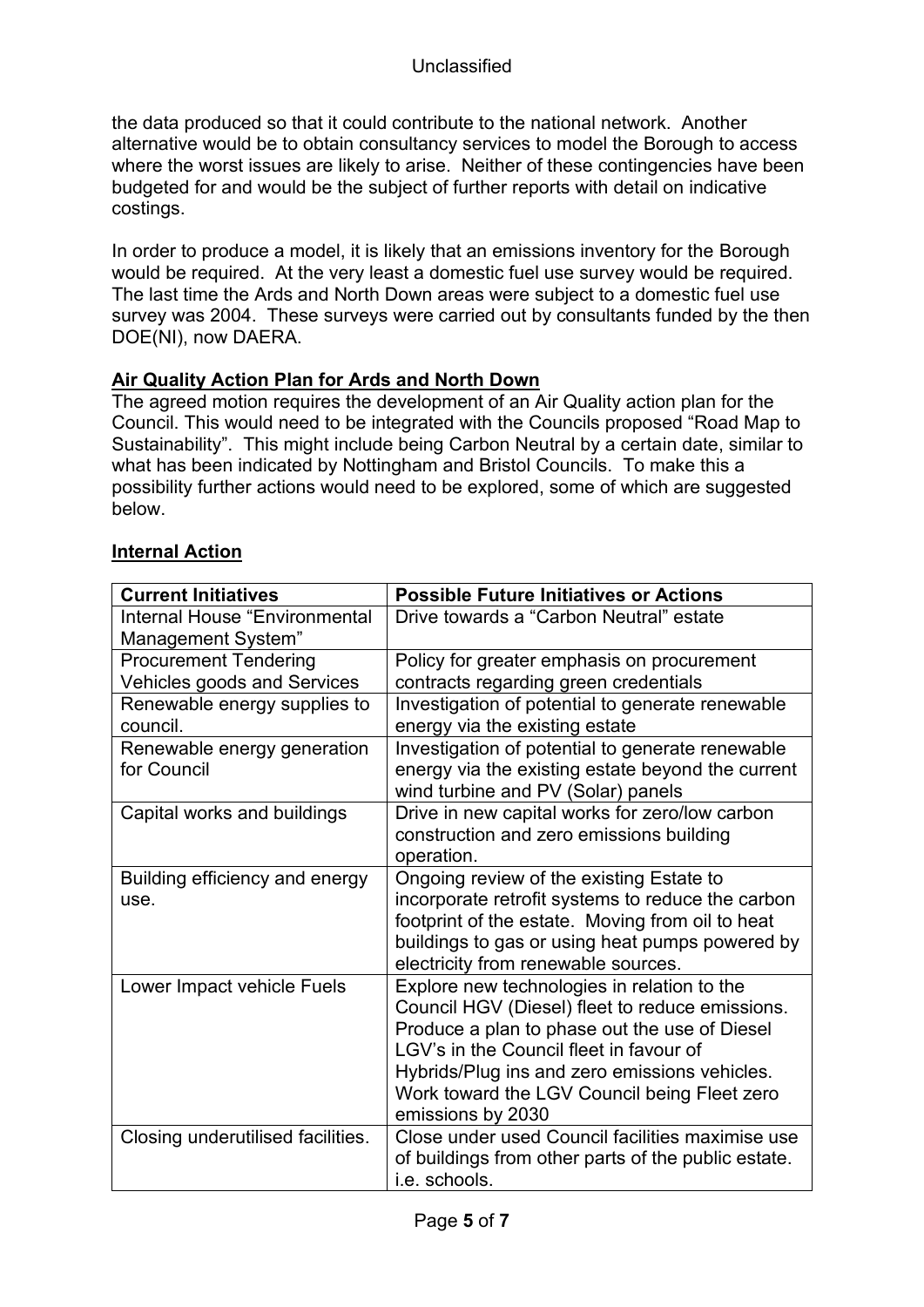| Incentivise the use of low      | Current mileage allowances are paid on <999cc      |
|---------------------------------|----------------------------------------------------|
| emission/zero emission          | 1000cc-1200cc and above 1200cc. Looks at           |
| vehicles for officers and       | ways of phasing payments with Petrol and Diesel    |
| Councillors.                    | vehicles attracting the lowest benefit Hybrids and |
|                                 | plugins the middle benefit and Zero emissions      |
|                                 | vehicles the highest benefit. Work toward the      |
|                                 | Gray fleet being zero emissions by 2030.           |
| Electric Vehicle (EV) Provision | Charging points for EV's at Council buildings.     |
|                                 | Explore the use of government OLEV grants to       |
|                                 | mitigate costs.                                    |
|                                 |                                                    |

## **External Action**

| <b>Planning Regime</b>                                                                                                                           | Prioritise zero emissions and green development<br>through the LDP. Ensure that developments<br>over a certain size are accompanied by an air<br>quality impact assessment.                                                                                                                                                                                                                                                                              |
|--------------------------------------------------------------------------------------------------------------------------------------------------|----------------------------------------------------------------------------------------------------------------------------------------------------------------------------------------------------------------------------------------------------------------------------------------------------------------------------------------------------------------------------------------------------------------------------------------------------------|
| <b>Council monitoring Need for</b><br>More, PM <sup>2.5</sup>                                                                                    | Look at the best options for monitoring/Modelling<br>PM <sup>2.5</sup> emissions at relevant locations in the<br>Borough.                                                                                                                                                                                                                                                                                                                                |
| <b>Emissions Inventory current</b><br>position - and future planning<br>tool.                                                                    | Devise an emissions inventory (traffic, domestic<br>and commercial sources of emissions) for the<br>Borough as a tool for future planning and<br>development.                                                                                                                                                                                                                                                                                            |
| Fuel Use Survey.                                                                                                                                 | Conduct a fuel use survey to assess fuel usages<br>with a view to reducing solid fuel use.                                                                                                                                                                                                                                                                                                                                                               |
| Private rented housing/HMO's<br>Incentives to insulate property.                                                                                 | The affordable warmth scheme has not been<br>embraced by landlords. Write to DfC and request<br>that further avenues are explored incentivise<br>energy efficient private rented property.                                                                                                                                                                                                                                                               |
| Council land for park and ride.                                                                                                                  | Support a park and ride strategy for the Borough.                                                                                                                                                                                                                                                                                                                                                                                                        |
| Lobby for better public                                                                                                                          | Lobby transport NI for a better/greener public                                                                                                                                                                                                                                                                                                                                                                                                           |
| transport.                                                                                                                                       | transport network for the borough                                                                                                                                                                                                                                                                                                                                                                                                                        |
| <b>EV Tax Regime</b>                                                                                                                             | The government reduced the tax incentive for<br>buying EV's                                                                                                                                                                                                                                                                                                                                                                                              |
| EV charging points in Council<br>Carparks.                                                                                                       | Explore the use of OLEV grants/charging to<br>mitigate costs.                                                                                                                                                                                                                                                                                                                                                                                            |
| Council Right to set up Smoke<br>Control areas still possible.<br>Only ones in borough in<br>Holywood set up by<br>Castlereagh RDC in early 70's | Councils in Northern Ireland have been able to<br>make smoke control orders since the late 1960's<br>to prevent the use and sale of non "approved"<br>fuels and appliances. This was embraced by<br>Belfast and Castlereagh Councils. ANDBC has 6<br>Smoke Control Orders in place I the Holywood<br>Area that were commenced by Castlereagh Rural<br>District Council between 1970 and 1973. The<br>Clean Air Order (Northern Ireland) 1981 is still in |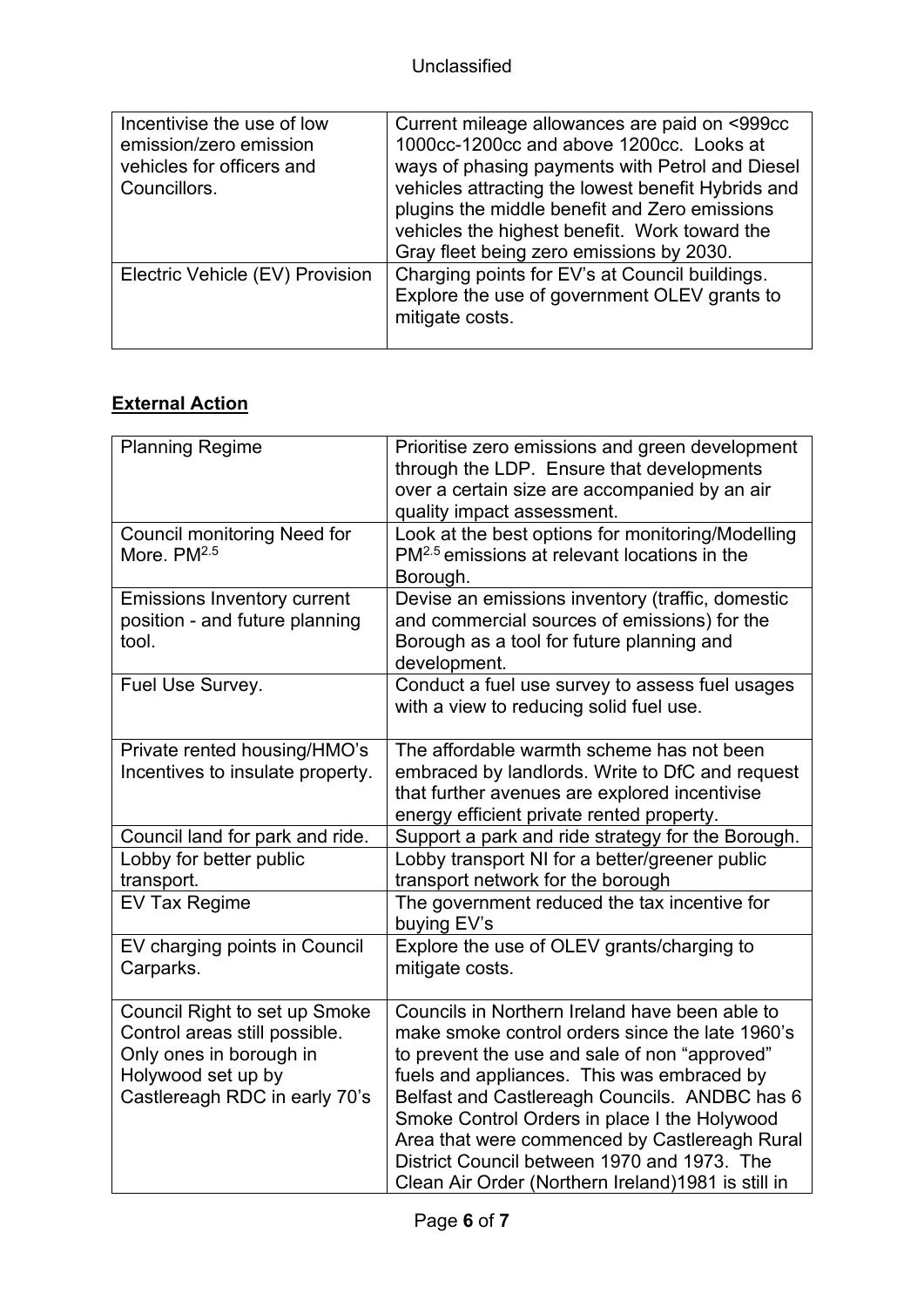|                             | place. The Council should examine the feasibility<br>of introducing smoke control to the borough's<br>urban areas.                                                                                                                                                    |
|-----------------------------|-----------------------------------------------------------------------------------------------------------------------------------------------------------------------------------------------------------------------------------------------------------------------|
| Affordable warmth. Project. | Encourage the DfC to extend the affordable<br>warmth project to include external insulation on<br>older solid construction homes to reduce<br>emissions. Look at ways to extend the scheme<br>to giving home energy efficiency advice to<br>homeowners and landlords. |
| <b>Bonfires</b>             | Continue to encourage beacons as a<br>replacement for traditional bonfires to reduce the<br>health impacts of inadvertent combustion of<br>plastic products and tanalised wood.                                                                                       |
| Fireworks                   | Fireworks contaminate the atmosphere with<br>particulate and metals. Review their use with a<br>view to reducing or eliminating them for an<br>alternative show i.e. a light show.                                                                                    |

### **RECOMMENDATION**

It is recommended that Council notes the above and that

- 1. Officers continue to explore the workstreams identified above and bring back further reports on actions that can be taken to improve Air Quality in the area along with detailed resource implications for projects including a fuel use survey and PM<sup>2.5</sup> modelling and monitoring.
- 2. Once a work plan has been established, Council writes to other Northern Ireland Local Authorities asking them to follow our lead.
- 3. Council writes to DAERA and asks for adequate resources to be made available to allow Councils to monitor PM<sup>2.5</sup> levels.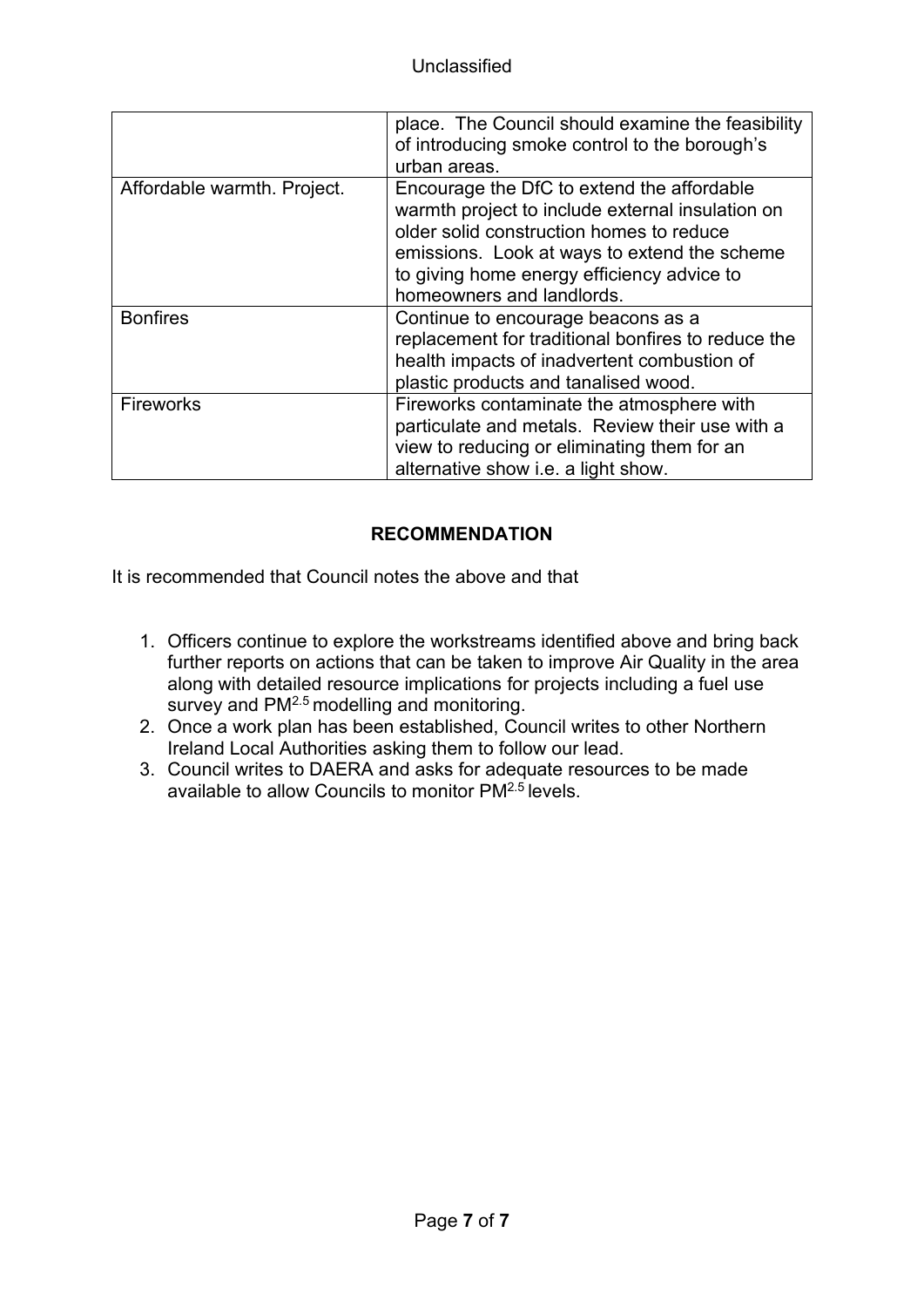| <b>Report Classification</b>   | Unclassified                                                                           |  |
|--------------------------------|----------------------------------------------------------------------------------------|--|
| Council/Committee              | <b>Community and Wellbeing</b>                                                         |  |
| Date of Meeting                | 15 January 2020                                                                        |  |
| <b>Responsible Director</b>    | Director of Community and Wellbeing                                                    |  |
| Responsible Head of<br>Service | Head of Environmental Health Protection and<br>Development.                            |  |
| Date of Report                 | 19 December 2019                                                                       |  |
| <b>File Reference</b>          | Tenancy62867 AND PT1579, 1211 & 1360                                                   |  |
| Legislation                    | Private Tenancies Order (Northern Ireland) 2006                                        |  |
| Section 75 Compliant           | Yes<br><b>No</b><br>Other $\Box$<br>$\boxtimes$<br>If other, please add comment below: |  |
| Subject                        | <b>Housing Enforcement Activity</b>                                                    |  |
| <b>Attachments</b>             | None                                                                                   |  |

## **Ards and North Down Borough Council**

The Council through its Environmental Health Protection and Development Service (Public Health & Housing) has successfully taken the first prosecution cases against landlords who failed to apply for a Certificate of Fitness as required by Article 33 of the Private Tenancies Order.

The legislation requires that the landlord of any private rented property that was built before 1945 and where the tenancy commenced after 1<sup>st</sup> April 2007, must apply for the property to be inspected by the Council to ensure it is fit for human habitation.

The fitness standard applies to all privately rented property in Northern Ireland and sets out the minimum requirement properties must meet to be considered fit for habitation. Officers routinely enforce the legislation either by inspection following a tenant's complaint or when an application has been made by the landlord, in order to ensure adequate housing conditions for private tenants throughout the borough.

The housing officers within the service spend considerable time proactively searching for properties where the landlord has failed to apply for a Certificate of Fitness, by consulting with the Northern Ireland Housing Executive housing benefit team and checking online for properties advertised 'for let'. Once properties that require an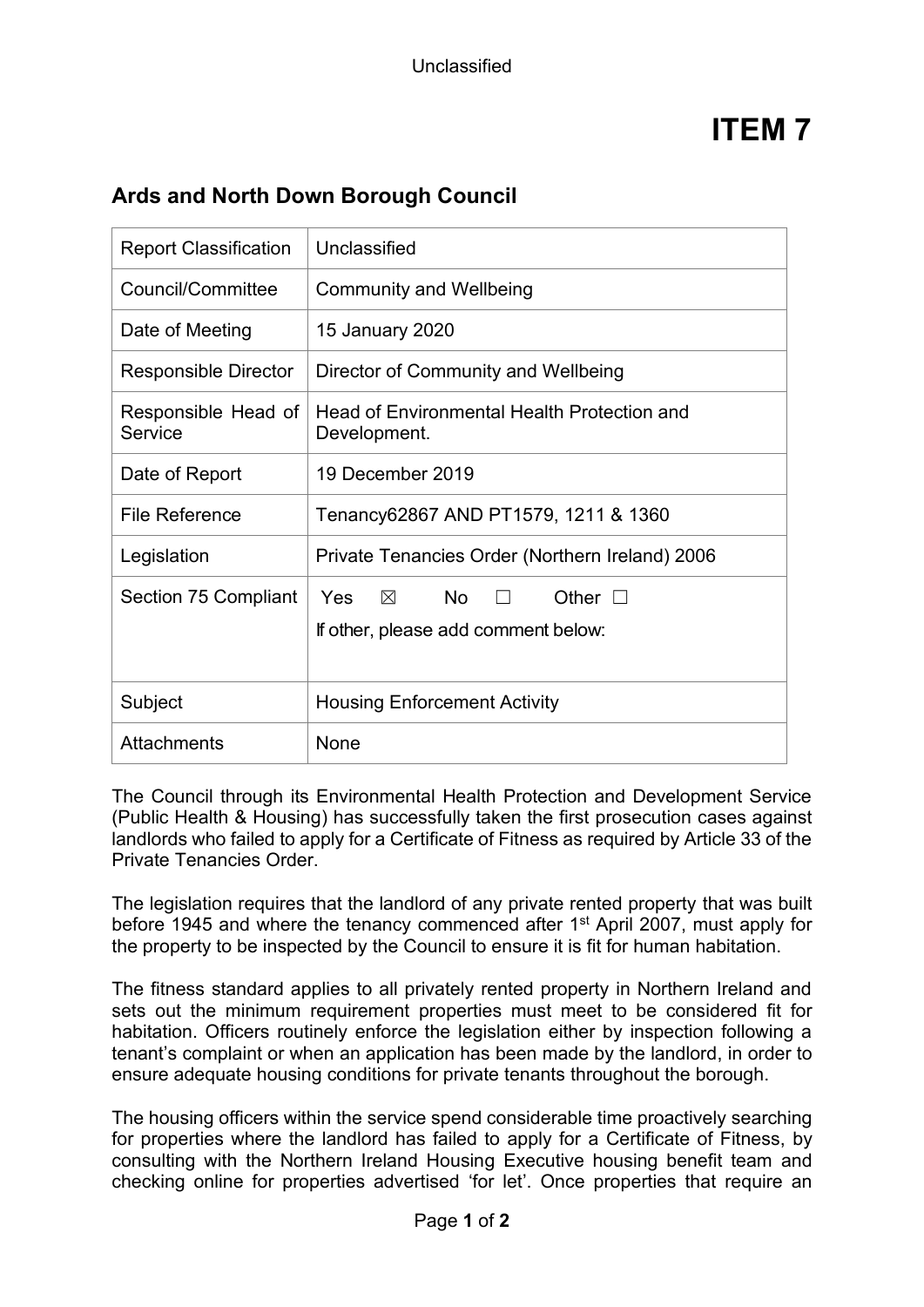application have been identified, we write to the landlord advising them of their legal duties and requesting they submit an application; this is followed with advisory and warning letters. However, in a small number of cases applications are not received and as a result five prosecution cases were brought before Newtownards Magistrates Court in 2019.

During the court process all of the landlords bar one pleaded guilty and have subsequently applied for a Certificate of Fitness; as such the inspections have been completed.

One landlord pleaded not guilty on the grounds that they believed the property was built after January 1945. Officers researched historical maps and photos as well as contacting land registry and building control. Article 30 of the Private Tenancies Order put the onus on the landlord to prove the year of construction, but we were confident that we had evidence to prove the date of construction occurred during the  $19<sup>th</sup>$ Century. At the court hearing, the District Judge was satisfied that the Council had proved the property required the application. This landlord was fined £250 and the council were awarded legal costs of £390.

One other landlord was prosecuted for having two properties where applications had not been made and was fined £200 and the Council was awarded legal costs of £250. The landlord applied for both properties after receiving the summons and went on to apply for a further five properties. Another of the landlords applied on receipt of the summons and had a further property which was also applied for. The landlord received a fine of £100 and legal costs of £250 were awarded to the Council. The final landlord was given a 12-month conditional discharge and the Council was awarded £250 legal costs.

The prosecution cases were successful but moreover the number of enquiries and applications made following media coverage from the prosecutions has had a positive impact on the citizens of the borough who privately rent, particularly as tenants have been made aware that the Council can help ensure that their living conditions meet legal standards. Additionally, it has made the process undertaken by the housing officers to identify properties more straightforward meaning investigations are resolved quicker, as well as setting a legal precedent for local authorities in Northern Ireland. Landlords are also coming forward since these cases have been taken on a more proactive basis.

#### **RECOMMENDATION**

It is recommended that Council notes the report.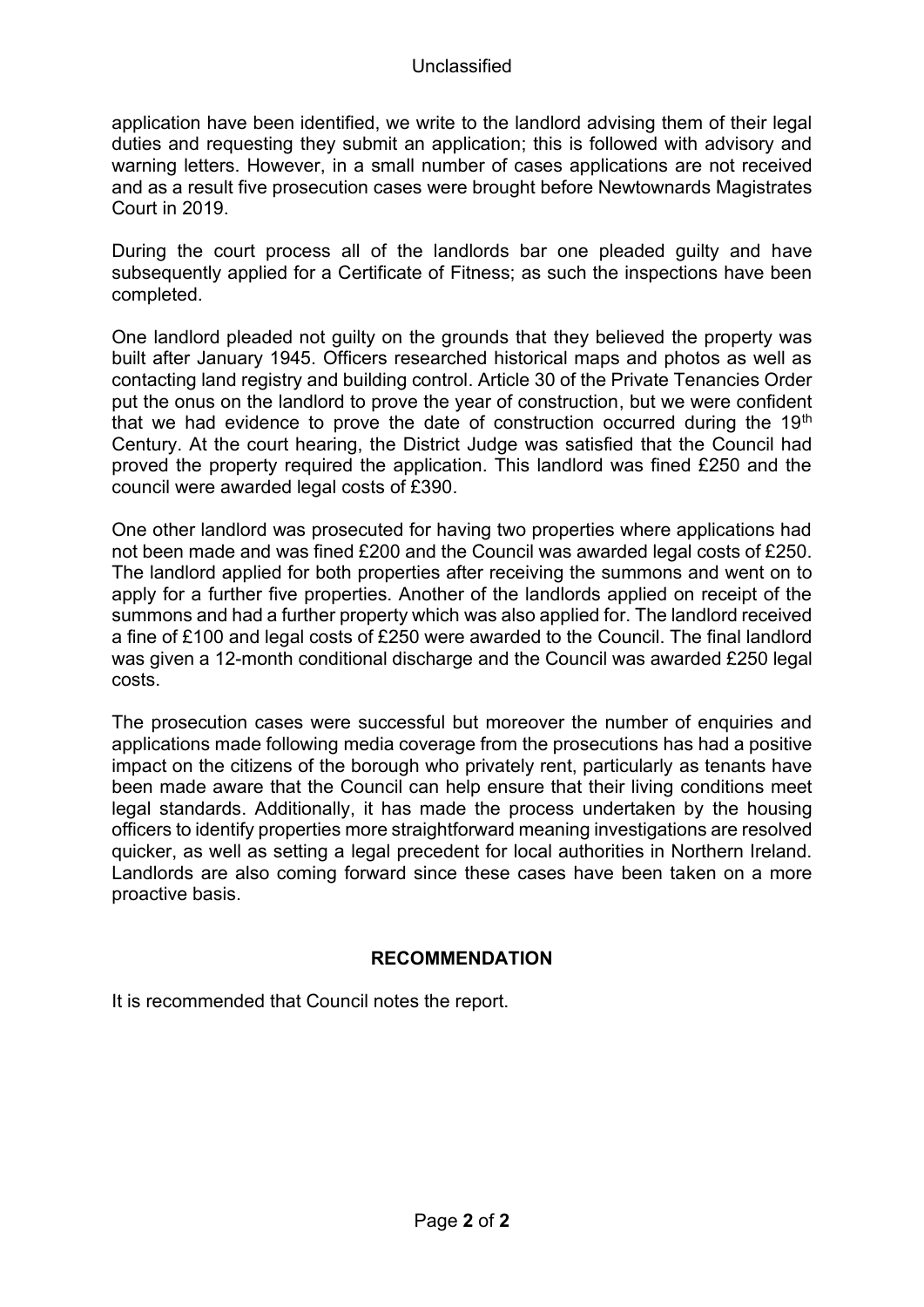## **Ards and North Down Borough Council**

| <b>Report Classification</b>   | Unclassified                                                                             |  |
|--------------------------------|------------------------------------------------------------------------------------------|--|
| Council/Committee              | <b>Community and Wellbeing</b>                                                           |  |
| Date of Meeting                | 15 January 2020                                                                          |  |
| <b>Responsible Director</b>    | Director of Community and Wellbeing                                                      |  |
| Responsible Head of<br>Service | Head of Community and Culture                                                            |  |
| Date of Report                 | 19 December 2019                                                                         |  |
| File Reference                 | CW <sub>22</sub>                                                                         |  |
| Legislation                    | <b>Local Government Act 2014</b>                                                         |  |
| Section 75 Compliant           | $x\square$ No<br><b>Yes</b><br>Other $\Box$<br>П.<br>If other, please add comment below: |  |
| Subject                        | Q2 Community and Culture Performance                                                     |  |
| <b>Attachments</b>             | <b>None</b>                                                                              |  |

#### **Context**

Members will be aware that Council is required, under the Local Government Act 2014, to have in place arrangements to secure continuous improvement in the exercise of its functions. To fulfil this requirement Council approved the Performance Management Policy and Handbook. The Performance Management Handbook outlines the approach to Performance Planning and Management process as:

- Community Plan published every 10-15 years
- Corporate Plan published every 4 years (2015-2019 plan in operation)
- Performance Improvement Plan (PIP) published annually (2018/19 plan published 30 June 2018)
- Service Plan developed annually (approved April 2018)

The Corporate Plan 2015-19 sets out 17 objectives for the plan period based on themes of People, Place, Prosperity and Performance. The Council's 16 Service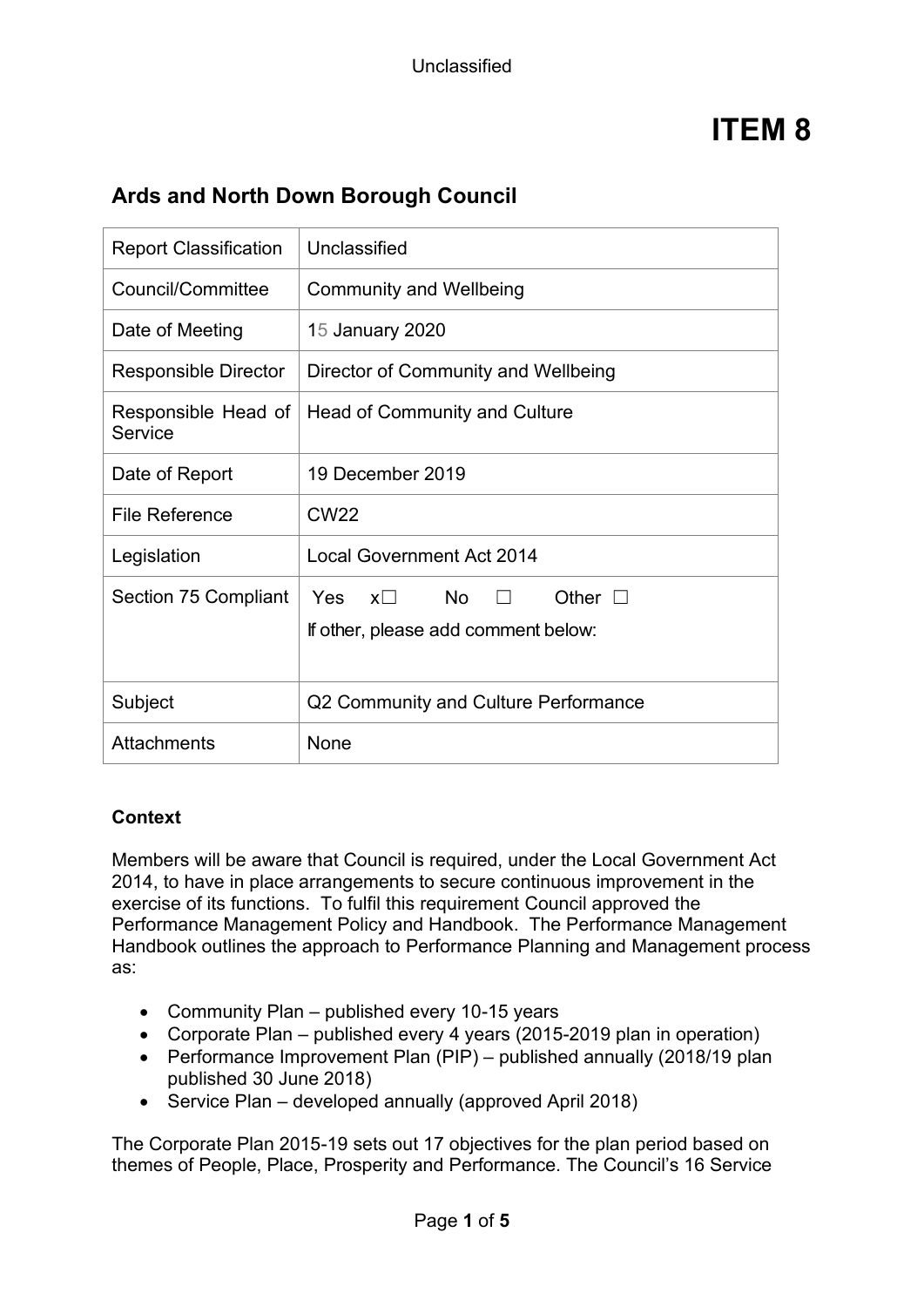Plans outline how each respective Service will contribute to the achievement of the Corporate objectives including, but not limited to, any relevant actions identified in the PIP.

#### **Reporting approach**

The Service Plans will be reported to relevant Committees on a quarterly basis as undernoted:

| <b>Reference</b> | <b>Period</b>      | <b>Reporting Month</b> |
|------------------|--------------------|------------------------|
| Quarter 1 (Q1)   | April – June       | September              |
| Q <sub>2</sub>   | $July - September$ | December               |
| Q3               | October – December | March                  |
| Q <sub>4</sub>   | January - March    | June                   |

The report for the second Quarter of 2019/20 is attached.

#### *Key points to note:*

- The grant application process for Community Development will be completed by Q4 in advance of calls for applications in 2020/21
- 2 Further Arts Programme will be delivered by the end of Q4
- The GR Cross community schools programme and survey will be carried out in Q4

#### **Key achievements:**

- The PEACE IV Programmes, Capacity Building and Youth Leadership and the Soft Skills Development Programme continue to exceed their targets
- Confidence in Policing is 95% at the end of Q2
- Staff attendance is higher than target
- % spend against target is less than 5% off track

#### **Emerging issues:**

• It is likely that the 4 Shared Spaces projects will not be fully completed by the end of Q2 in 2020. This is largely due to delays in respect of the Portaferry scheme, around access to land and restrictions due to badger setts.

#### **Action to be taken:**

• Community Development failed to reach their target of 5 Community Led Summer Schemes, as one group pulled out. It is hoped that the scheme will be run by the community in 2020, with additional support from the Community Development team.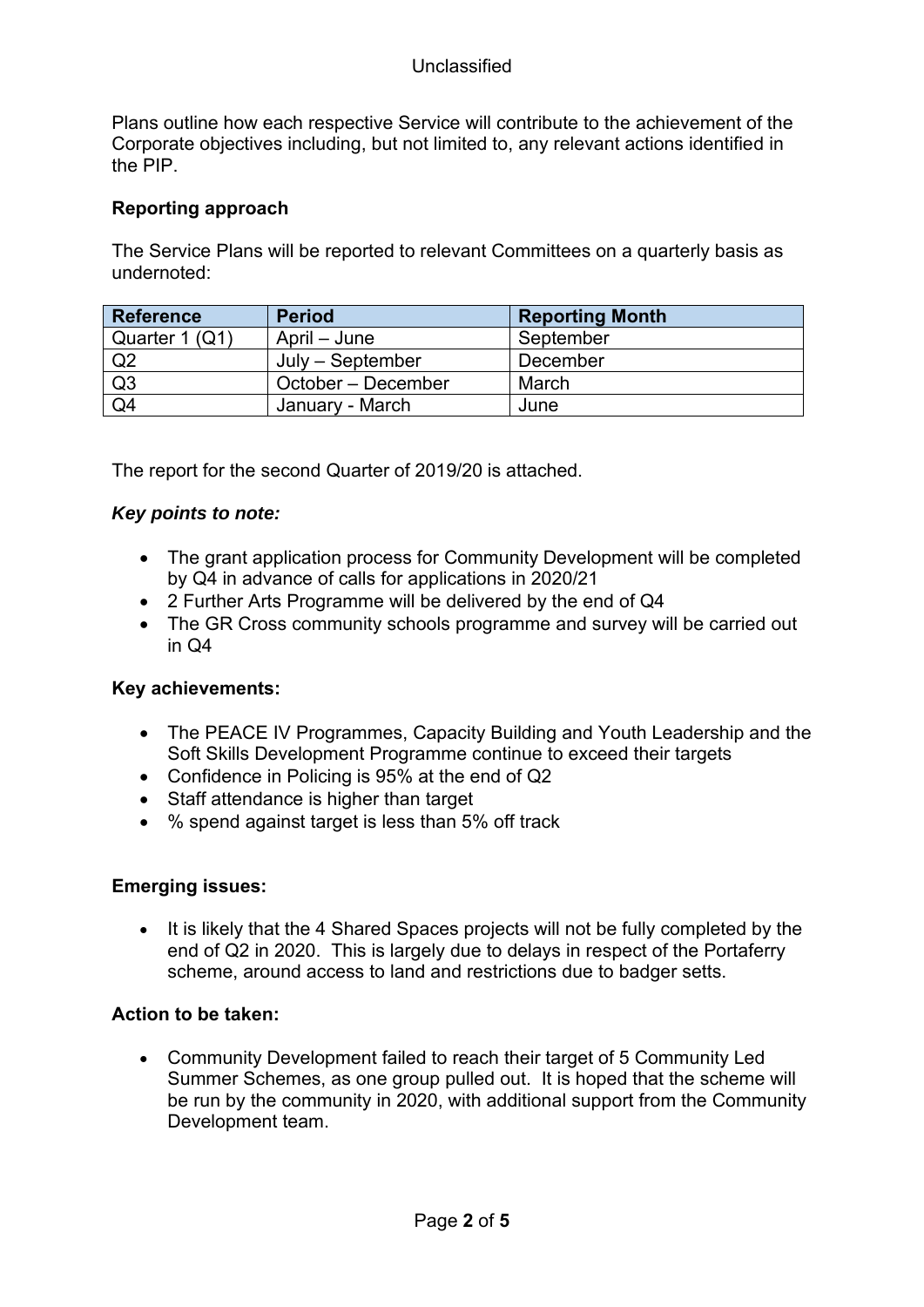## **RECOMMENDATION**

It is recommended that the Council notes this report.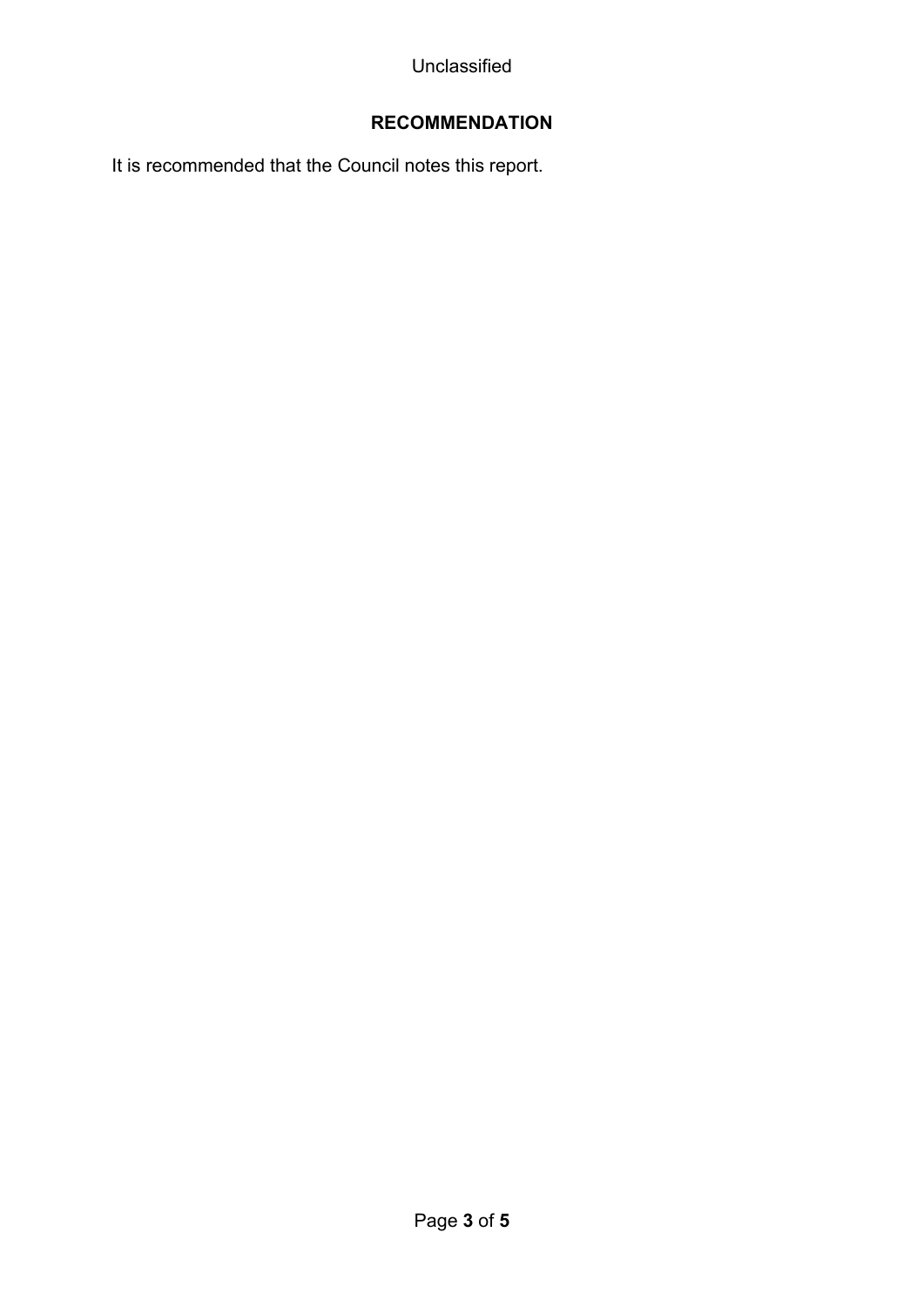## **Quarterly Performance Report - Community and Culture**

### **Generated on:** 19 December 2019

## **Last Update** Q2 2019/20

| <b>Performance</b><br><b>Data Traffic</b><br><b>Light Icon</b> | PI Short Name                                                                               | <b>Performance Data</b><br><b>Current Value</b> | <b>Performance Data</b><br><b>Current Target</b> |
|----------------------------------------------------------------|---------------------------------------------------------------------------------------------|-------------------------------------------------|--------------------------------------------------|
| $\blacktriangleright$                                          | No of people volunteering within the service                                                | 14                                              | 10                                               |
|                                                                | Review of Grant applications                                                                | <b>No</b>                                       | <b>No</b>                                        |
|                                                                | Increase the number of direct engagements with key influencers (cumulative)                 | 106                                             | 50                                               |
|                                                                | 3 GR Art Programmes Delivered (cumulative)                                                  |                                                 |                                                  |
|                                                                | Implement GR Cross Community Schools Programme                                              | <b>No</b>                                       | <b>No</b>                                        |
|                                                                | Attitudinal survey of schools programme                                                     | 0%                                              | 0%                                               |
|                                                                | New schools involved in the cross-community schools programme                               | 0                                               | 0                                                |
|                                                                | Improved Confidence in Policing                                                             | 94%                                             | 73%                                              |
|                                                                | No of participants engaged in the capacity building and youth leadership prog. (cumulative) | 70                                              | 48                                               |
|                                                                | No of participants engaged in the soft skills development prog. (cumulative)                | 491                                             | 195                                              |
|                                                                | Construction of 4 shared spaces                                                             | $\mathbf{0}$                                    | 0                                                |
|                                                                | No of Council Summer Schemes delivered                                                      | 5                                               | 5                                                |
|                                                                | No of Community Led Summer Schemes delivered                                                | 4                                               | 5                                                |
|                                                                | No of Community Training Sessions held (cumulative)                                         | 7                                               | 10                                               |
|                                                                | No of Community Representatives Trained (cumulative)                                        | 68                                              | 120                                              |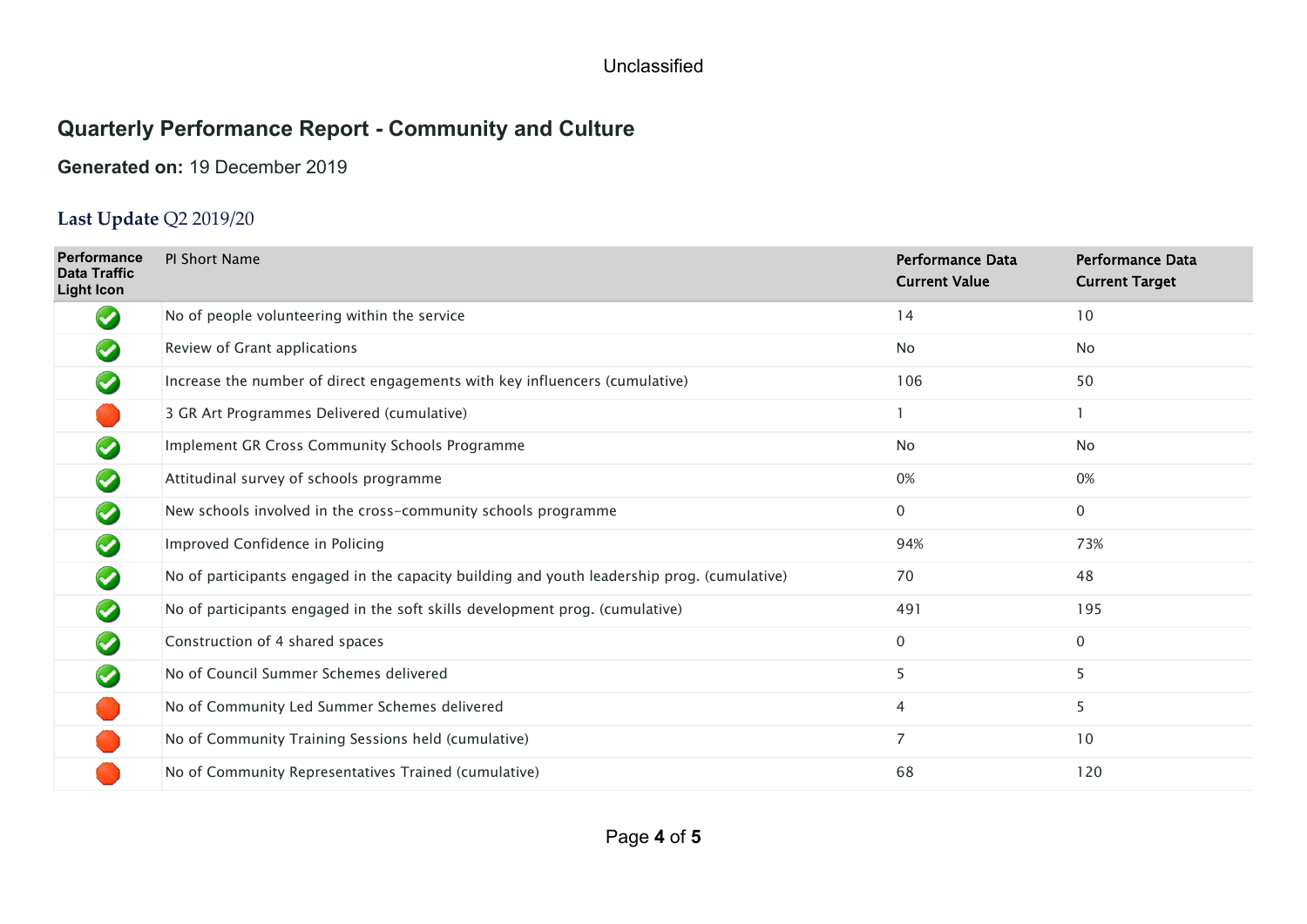| <b>Performance</b><br><b>Data Traffic</b><br><b>Light Icon</b> | <b>PI Short Name</b>                                         | Performance Data<br><b>Current Value</b> | Performance Data<br><b>Current Target</b> |
|----------------------------------------------------------------|--------------------------------------------------------------|------------------------------------------|-------------------------------------------|
|                                                                | % spend against budget                                       | 95.76%                                   | 100%                                      |
|                                                                | % staff attendance                                           | 96.36%                                   | 95%                                       |
|                                                                | Reporting regular/monthly team briefs                        | 100%                                     | 95%                                       |
|                                                                | % staff reporting regular Pride in Performance Conversations | 100%                                     | 95%                                       |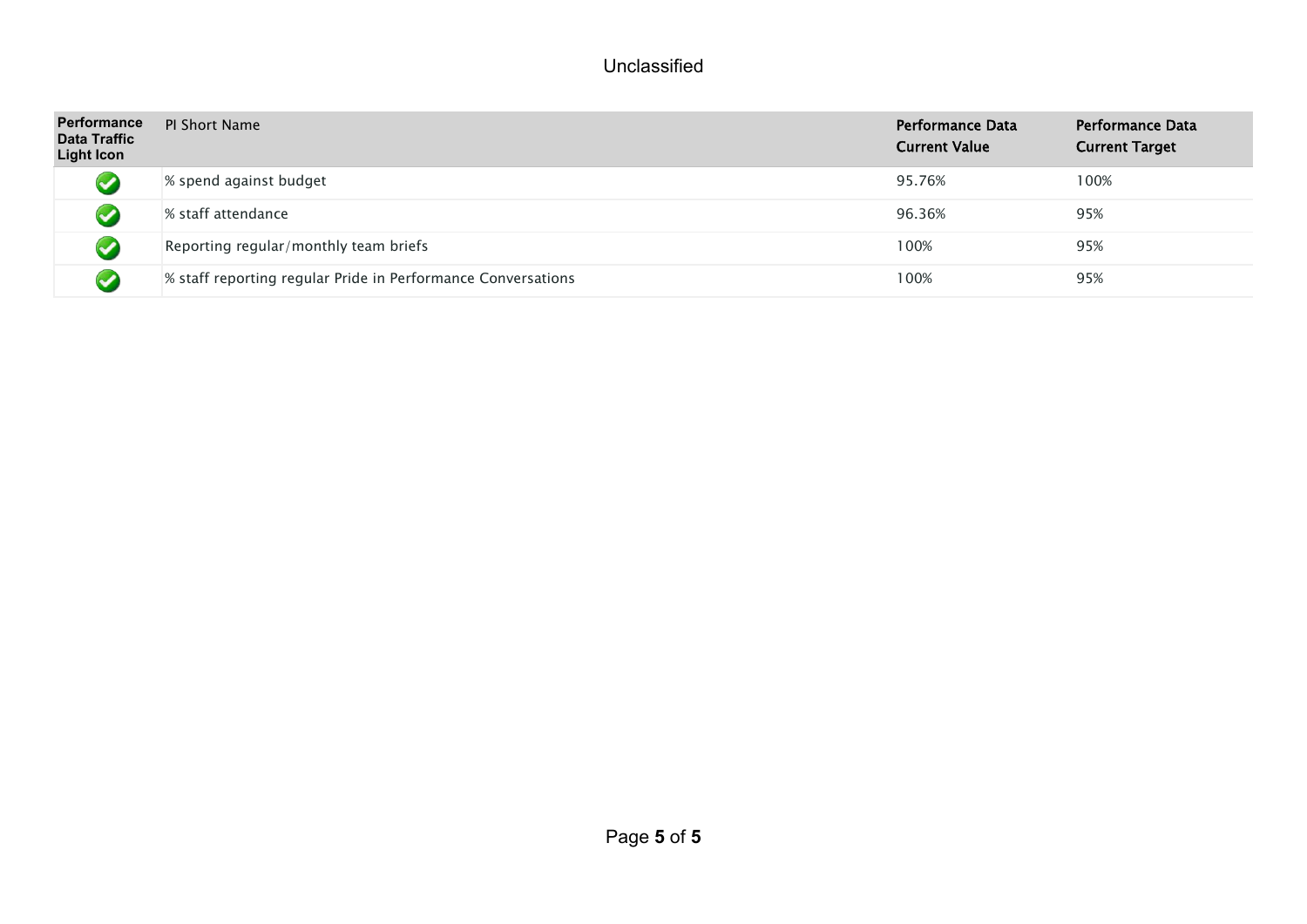## **Ards and North Down Borough Council**

| <b>Report Classification</b>   | Unclassified                                                                                |  |
|--------------------------------|---------------------------------------------------------------------------------------------|--|
| Council/Committee              | <b>Community and Wellbeing</b>                                                              |  |
| Date of Meeting                | 15 January 2020                                                                             |  |
| <b>Responsible Director</b>    | Director of Community and Wellbeing                                                         |  |
| Responsible Head of<br>Service | Head of Community and Culture                                                               |  |
| Date of Report                 | 09 December 2019                                                                            |  |
| <b>File Reference</b>          | CDV26                                                                                       |  |
| Legislation                    | Recreation and Youth Services (NI) Order 1986                                               |  |
| <b>Section 75 Compliant</b>    | No l<br>Yes<br>$\times$<br>Other $\square$<br>$\Box$<br>If other, please add comment below: |  |
| Subject                        | <b>VE Day Celebrations</b>                                                                  |  |
| <b>Attachments</b>             | None                                                                                        |  |

Members will be aware that there are plans to administer a grant for VE Day Celebrations May 2020.

Only constituted groups will be eligible to apply to hold celebratory community parties in their local areas. The fund will be publicly advertised and awarded on a first come first served basis, until the fund is depleted.

It is recommended that the total amount which can be applied for under the scheme is £350 per eligible group and a total budget of £12,500 is ring fenced for the VE Day Celebrations.

In addition to the standard community grants conditions, applications must demonstrate the following:

- the celebration must be held within the borough
- the event must be held between 7-11 May 2020
- the event must be held to celebrate the VE Day Celebrations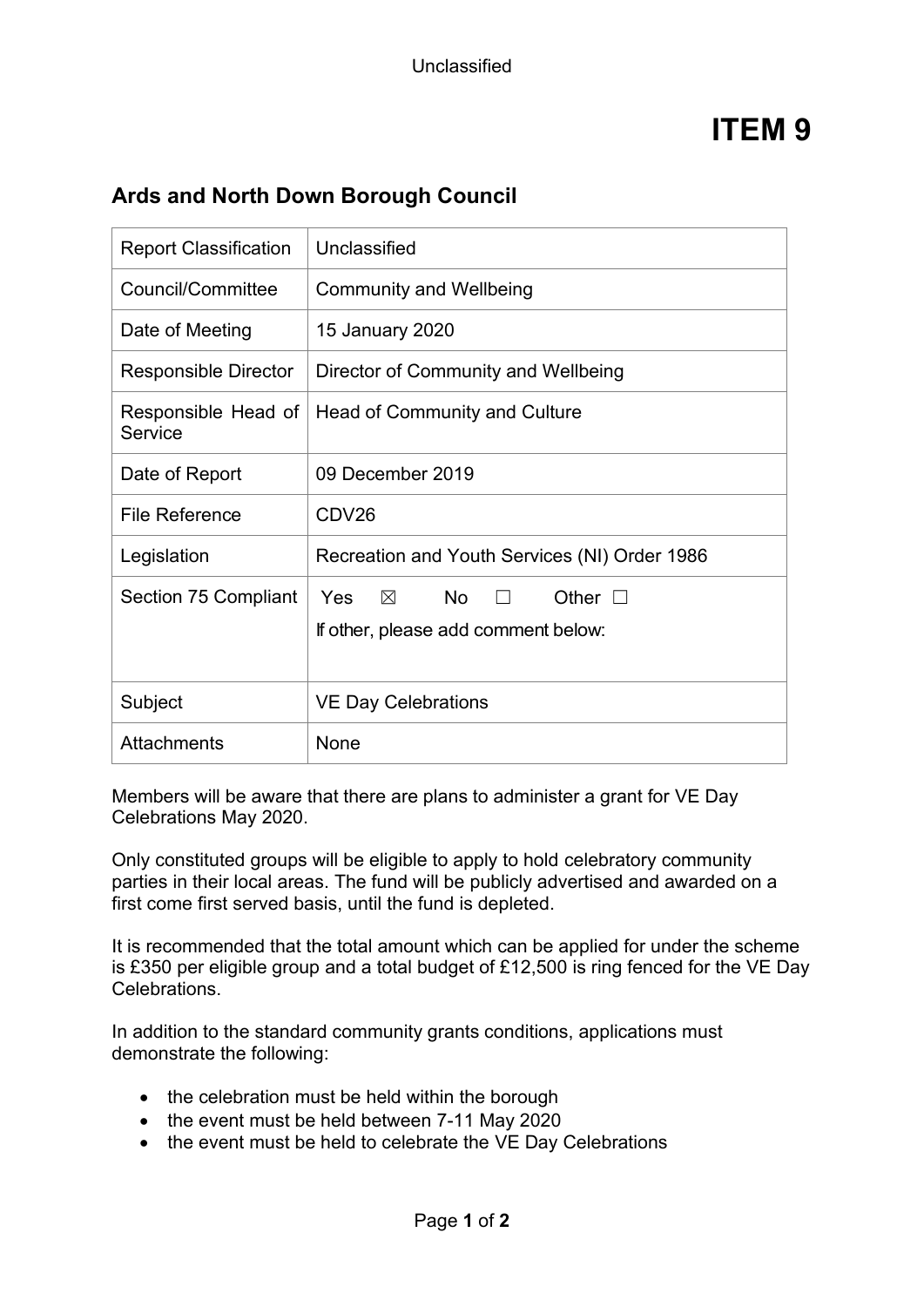- the event must be open and inclusive to the wider community and must benefit the community
- the event must demonstrate value for money

It is proposed that the Director of Community and Wellbeing is given delegated powers to approve the successful awards as applications are likely to be received over a period of time. This will speed up the allocation of awards to successful applicants. Details of successful awards will be brought to Committee for noting. This approach was adopted for previous similar grants schemes such as the Queen's birthday and jubilee celebrations. The funds will be allocated on a 'first come first served' basis until exhausted.

### **RECOMMENDATION**

It is recommended that Council delegates authority to the Director of Community and Wellbeing to approve successful applications on the basis of this report.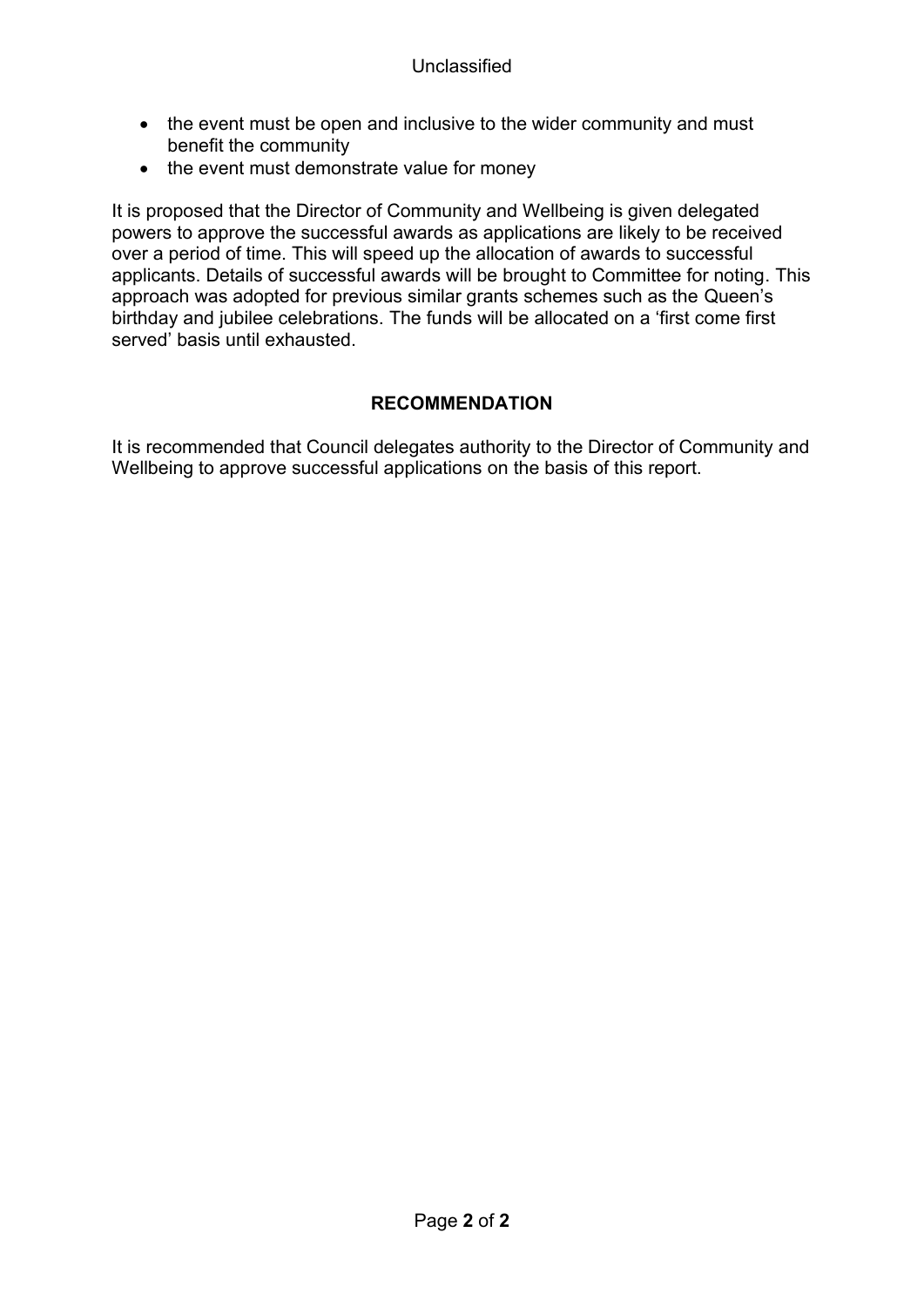## **Ards and North Down Borough Council**

| <b>Report Classification</b>   | Unclassified                                                                                          |  |
|--------------------------------|-------------------------------------------------------------------------------------------------------|--|
| Council/Committee              | <b>Community and Wellbeing</b>                                                                        |  |
| Date of Meeting                | 15 January 2020                                                                                       |  |
| <b>Responsible Director</b>    | Director of Community and Wellbeing                                                                   |  |
| Responsible Head of<br>Service | Head of Community and Culture                                                                         |  |
| Date of Report                 | 17 December 2019                                                                                      |  |
| <b>File Reference</b>          | ART 06/20-22                                                                                          |  |
| Legislation                    | N/A                                                                                                   |  |
| Section 75 Compliant           | No l<br>Yes<br>$\boxtimes$<br>Other $\square$<br>$\Box$<br>If other, please add comment below:<br>n/a |  |
| Subject                        | Multi-Annual Arts Grants 2020-2022                                                                    |  |
| <b>Attachments</b>             | None                                                                                                  |  |

For the two-year period 2020-22 Ards and North Down Borough Council offered Multi-Annual Arts Grants to Arts Organisations in the Borough.

The funding stream gives arts organisations working within the Borough and/or benefitting the residents of the Borough the opportunity to apply for funding up to £5,000 for Core funding costs or £4,000 for programming funding. Organisations can only apply for one funding stream within the multi-annual programme. This two-year grant gives established organisations the security to plan-ahead and deliver high quality arts activity, key to the vibrancy of our Borough.

The deadline for applications was Thursday 12 December 2019 at 12noon. Members of the Arts and Heritage Advisory Panel met on Tuesday 17 December to assess the six applications received; three applications for the Core Funding stream and three applications for the Programming funding stream. The panel comprised of the following Arts and Heritage Panel Members:

- Dympna Curran
- Robin Masefield
- **Michael Geddis**
- Sharon Regan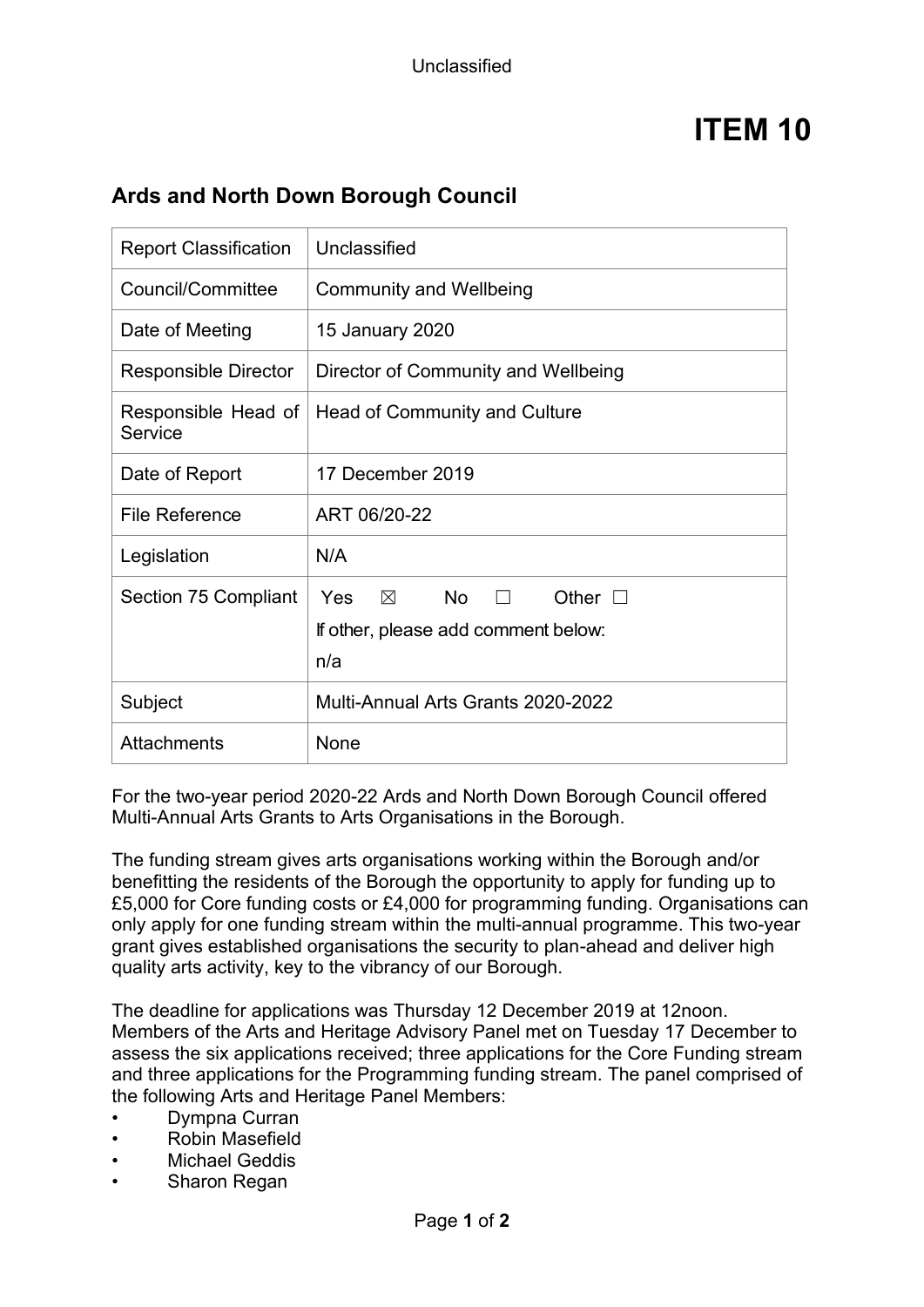The meeting was facilitated by Arts Officer, Patricia Hamilton and Arts Assistant, Lauren Dawson and the applicants were scored out of a total of 100 on the following:

- 35/100 Quality of artistic activity
- 35/100 Public benefit
- 30/100 Organisational Governance

The panel assessed against a total budget of £27,000. An additional £1,000 has become available within the overall Arts Grants budget. It is recommended that the two top scoring Core applicants receive a further £500 in accordance with a demonstration of need for more financial support for key arts organisations. These organisations are delivering year-round programmes that compliment that offered by Council in the Borough.

| <b>Name</b>                                                        | Funding<br>stream | Requested | Grant to be used for:                                                                                                                                                      | <b>Score</b>    | Recommended<br>award |
|--------------------------------------------------------------------|-------------------|-----------|----------------------------------------------------------------------------------------------------------------------------------------------------------------------------|-----------------|----------------------|
| <b>Seacourt</b><br><b>Print</b><br>Workshop                        | Core              | £5,000    | Grant to support core costs to<br>provide a full programme of arts<br>activity at the print art studios<br>and busy outreach programme.                                    | 89              | £5,500               |
| <b>Portico</b>                                                     | Core              | £5,000    | Grant to support the running<br>costs at this arts and heritage<br>centre in Portaferry.                                                                                   | 92              | £5,500               |
| Boom!<br><b>Studios</b>                                            | Core              | £5,000    | Grant to support the costs for the<br>art studios and outreach<br>programme in Bangor.                                                                                     | 71              | £5,000               |
| Holywood<br><b>Music</b><br><b>Festival</b>                        | Programming       | £4,000    | Grant to support the<br>programming of this Festival<br>young people performing in<br>November over eight - ten days.                                                      | $\overline{71}$ | £4,000               |
| <b>Bangor</b><br><b>Drama</b><br><b>Festival</b>                   | Programming       | £4,000    | Grant to support the<br>programming costs for two<br>annual festivals per year - the<br>One-Act festival in November<br>and the Full-Length festival in<br>March.          | 74              | £4,000               |
| <b>Bangor</b><br>International<br><b>Choral</b><br><b>Festival</b> | Programming       | £4,000    | Grant to support programming<br>this four-day Festival in early<br>April annually. Categories<br>include schools, male voice and<br>female choirs, barbershop and<br>open. | 75              | £4,000               |
| <b>TOTAL</b>                                                       |                   | £27,000   |                                                                                                                                                                            |                 | £28,000              |

#### **RECOMMENDATION**

It is recommended that Council approves the recommendations of the scoring panel as detailed in this report to award the Multi-Annual Grants for 2020-2022.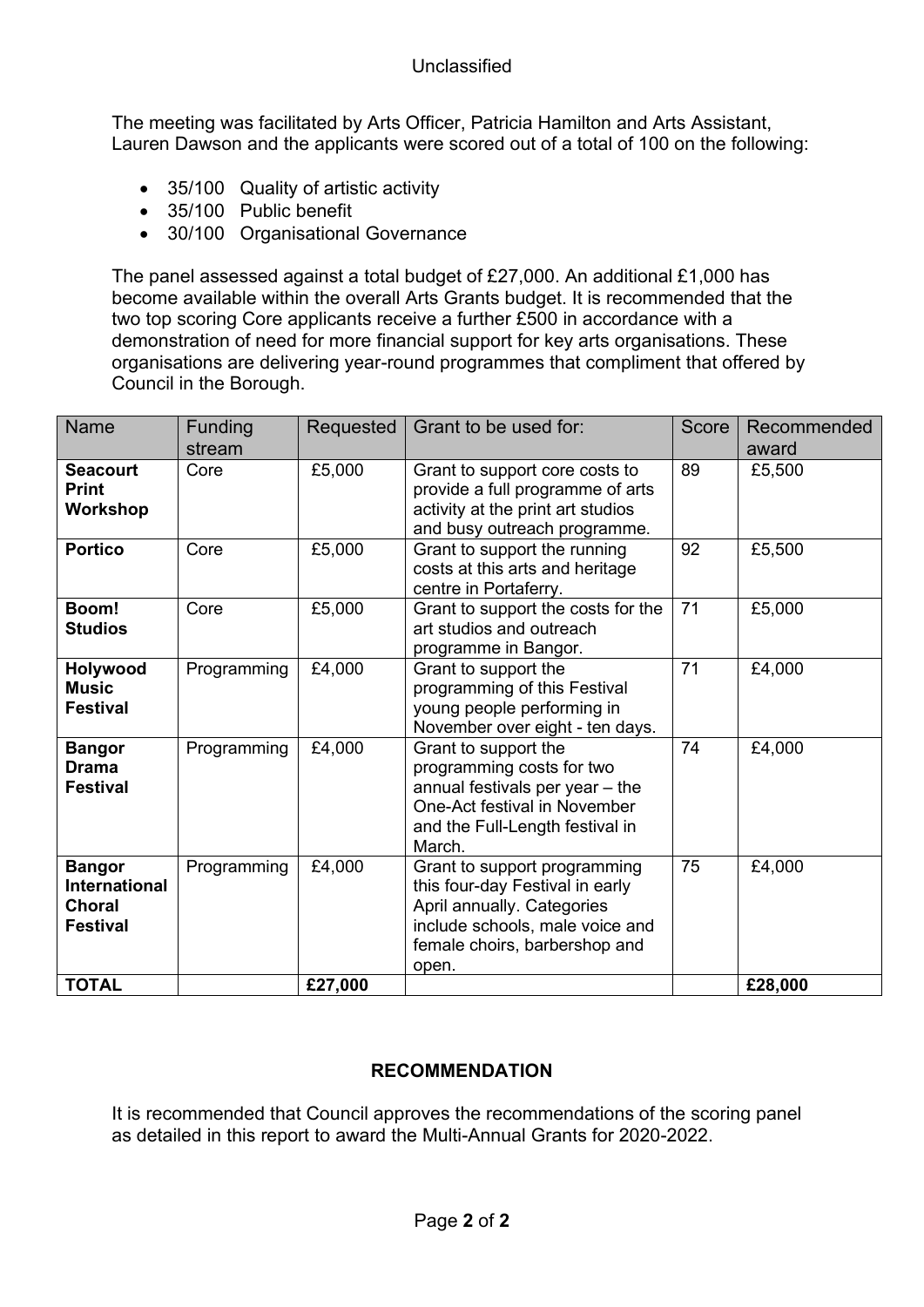## **Ards and North Down Borough Council**

| <b>Report Classification</b>   | Unclassified                                                                                                    |  |
|--------------------------------|-----------------------------------------------------------------------------------------------------------------|--|
| Council/Committee              | <b>Community and Wellbeing</b>                                                                                  |  |
| Date of Meeting                | 15 January 2020                                                                                                 |  |
| <b>Responsible Director</b>    | Director of Community and Wellbeing                                                                             |  |
| Responsible Head of<br>Service | <b>Head of Leisure and Amenities</b>                                                                            |  |
| Date of Report                 | 19 December 2019                                                                                                |  |
| <b>File Reference</b>          | LS/LA10                                                                                                         |  |
| Legislation                    | Recreation and Youth services Order (1986)                                                                      |  |
| Section 75 Compliant           | <b>No</b><br><b>Yes</b><br>$\boxtimes$<br>Other $\square$<br>If other, please add comment below:                |  |
| Subject                        | <b>Physical Activity Referral Scheme</b>                                                                        |  |
| <b>Attachments</b>             | Appendix 1 Letter 4th December 2019 to Andrew<br>Dougal PHA<br>Appendix 2 Letter 18th December 2019 from PHA to |  |
|                                | Council                                                                                                         |  |

In November, Council agreed to write to the Public Health Agency to express its concern over the application of criteria for its Physical Activity Referral Scheme (PARS). The letter issued is attached. This scheme replaced the previous Heathwise scheme which allowed for example those with mental health problems to be referred to the Council for a physical activity programme that assisted in managing their condition.

A letter has now been received from the Public Health Agency in response and is attached for members information.

#### **RECOMMENDATION**

It is recommended that the Council notes the report.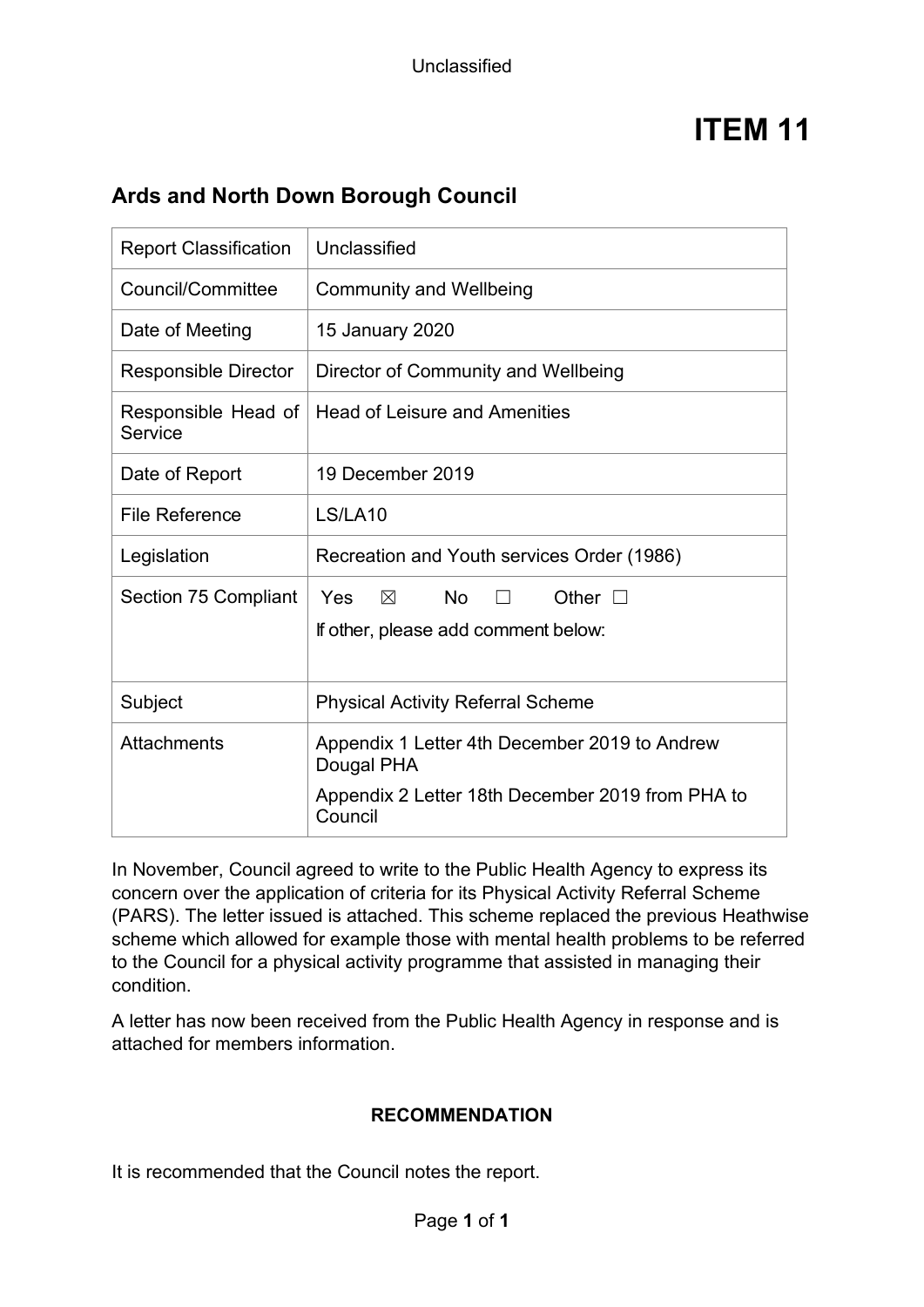4th December 2019



Mr Andrew Dougal **Chair and Chief Executive Public Health Agency** Unit 12-22 Linenhall Street **Belfast BT2 8BS** 

Dear Mr Dougal

I write to advise that at its November meeting, Ards and North Down Borough Council resolved to write to the Agency concerning the Physical Activity Referral Scheme (PARS).

The Council expressed support for the scheme and its aims to improve levels of physical activity, particularly among those on low incomes for whom the cost of Gym membership may be prohibitive. However, Council has noted that criteria recently set by the Agency only allows referrals to be made for those with a Body Mass Index which is between 25 and 40 kg/m2. It therefore considers that this criterion precludes access to the scheme for those with a mental health condition who are outside the **BMI** range.

Council is aware that the scheme previously permitted referrals to be made based on a client having a specific physical or mental heath condition, subject to it being safe for the individual to undertake physical exercise, but that this was changed in 2019 to the BMI driven selection criteria.

Members are concerned about this change which appears contrary to published evidence such as:

- 1. The UK Chief Medical Officers' Physical Activity Guidelines which state that 'For good physical and mental health, adults should aim to be physically active every day.'
- 2. The charity Mind stated that mental health was improved through exercise as it can:
	- a. Improve sleep and mood
	- b. Help to manage stress, anxiety or intrusive thoughts.
- 3. A study of 1.2 million people published in The Lancet found that those who exercised had fewer 'bad days' a month than those who did not.

Members therefore have concluded that residents with mental health conditions, who could benefit from a referral to a gym for a period of structured physical activity that will help manage their condition, are now excluded from accessing the scheme, unless they are also overweight. Council deems this to be discriminatory and unfair.

 $l_{\cdots}$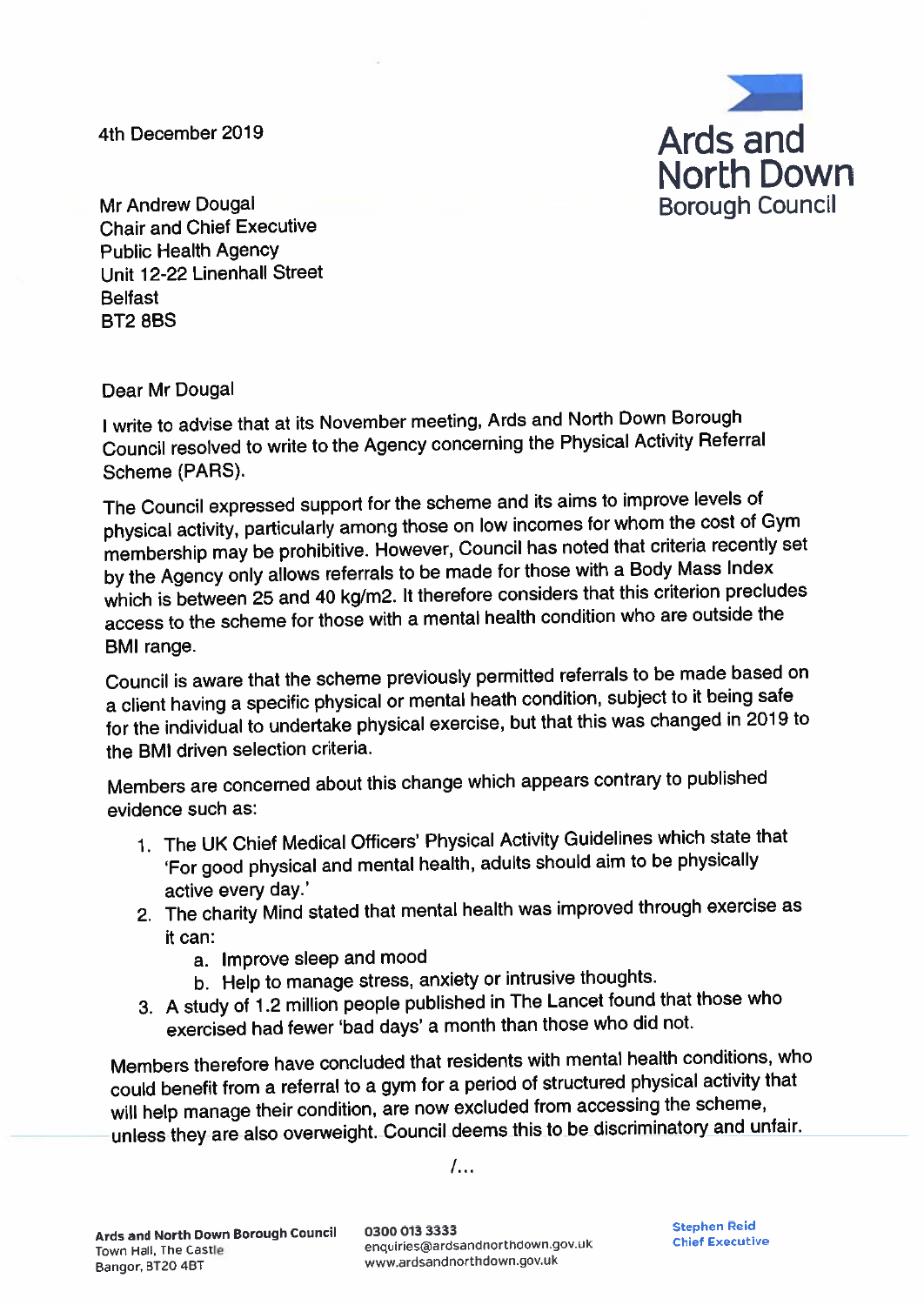It is also concerned that the new criteria were not published and do not appear to have been adequately communicated to GPs who are still referring their patients with mental health conditions to the scheme in certain areas, despite the patient not being within the BMI range.

Council therefore asks that the PHA reverse this decision and revert back to the previous 2011 criteria which provided access to the scheme for those with mental health conditions, regardless of their BMI being within the now stated range.

I would welcome your response to this request in order that I may report back to the Elected Members of the Council in due course.

Yours sincerely

Colon Re

**STEPHEN REID Chief Executive**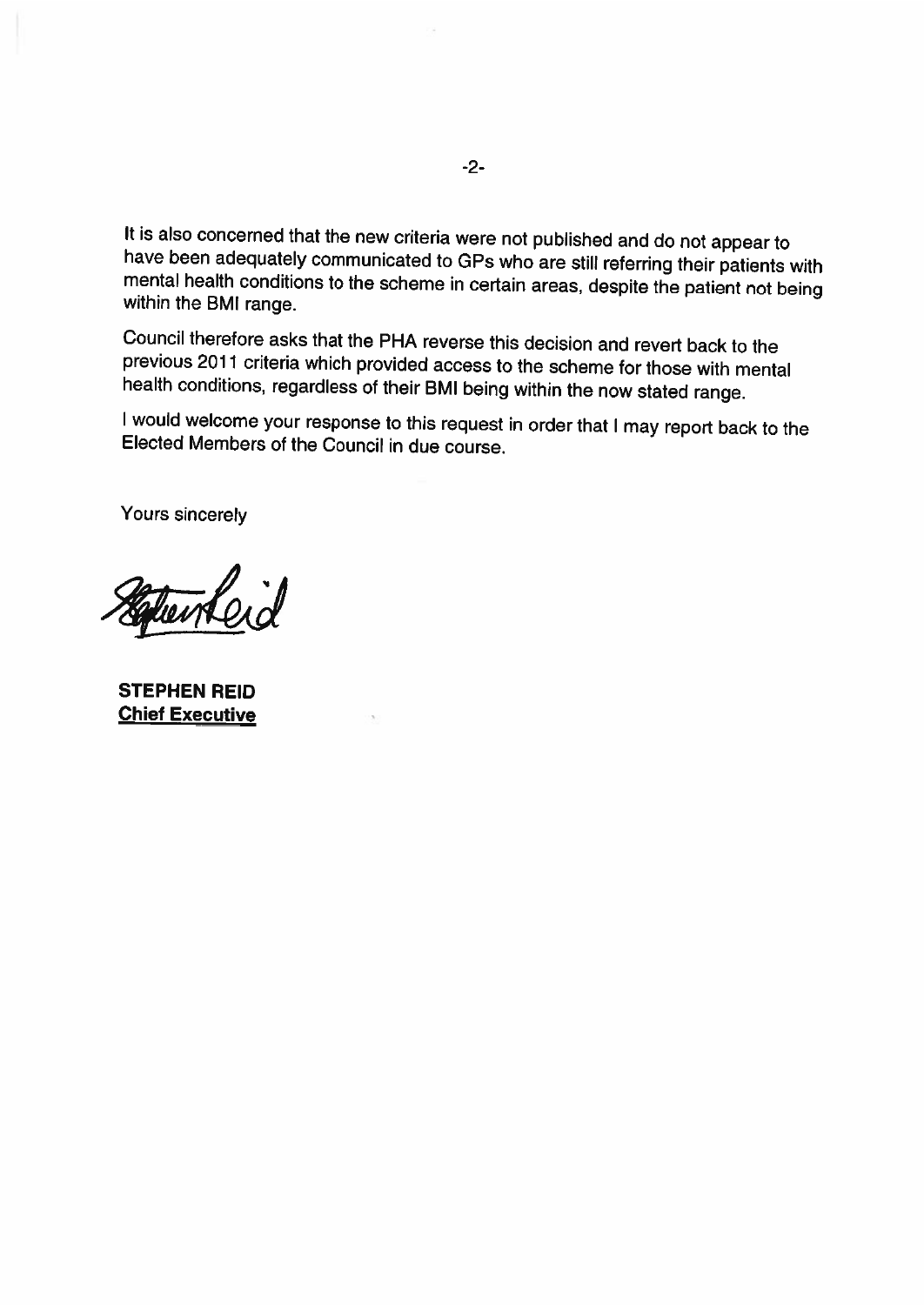

**Mr Andrew Dougal** Chair **Public Health Agency**  $5<sup>th</sup>$  floor 12-22 Linenhall Street **Belfast BT28BS** 

 $Tel$ 028 9536 3406

Mr Stephen Reid **Chief Executive** Ards and North Down Borough Council **Town Hall The Castle** Bangor **BT20 4BT** 

18 December 2019

Dear Mr Reid

### **Physical Activity Referral Scheme (PARS)**

I refer to your letter of the 4 December 2019 in respect of the above.

As you will be aware the Public Health Agency launched the new regional PARS on 1 July 2019. As part of the engagement process to develop the new regional scheme PHA reviewed the inclusion criteria of all the various schemes that had been operating across Northern Ireland to ensure consistency of approach, equity of access, quality assured service, value for money and clinically appropriate referral pathways.

The PHA review identified that some of the existing schemes had very tight criteria for referrals, while others such as "Healthwise" were much broader in order to ensure the PHA was getting a balanced approach draft criteria for the regional scheme were developed and discussed with all local providers, who are primarily local Councils and a small number of Healthy Living Centres.

As a result of these consultations the original BMI requirement was lowered from  $\geq$ 30kg/m<sup>2</sup> to  $\geq$  25kg/m<sup>2</sup>. The regional PARS is a project primarily funded and promoted through the "Fitter Futures for All" Obesity Prevention Framework and, as you can appreciate the programme has a finite budget for which the PHA is accountable in terms of value for money in public expenditure. Therefore it was agreed that all clients referred to the scheme must be overweight or obese (with a BMI of between  $25\text{kg/m}^2$  and <  $40\text{kg/m}^2$ ) and also have another comorbidity one of which is mild/moderate mental health conditions.

## **Improving Your Health and Wellbeing**